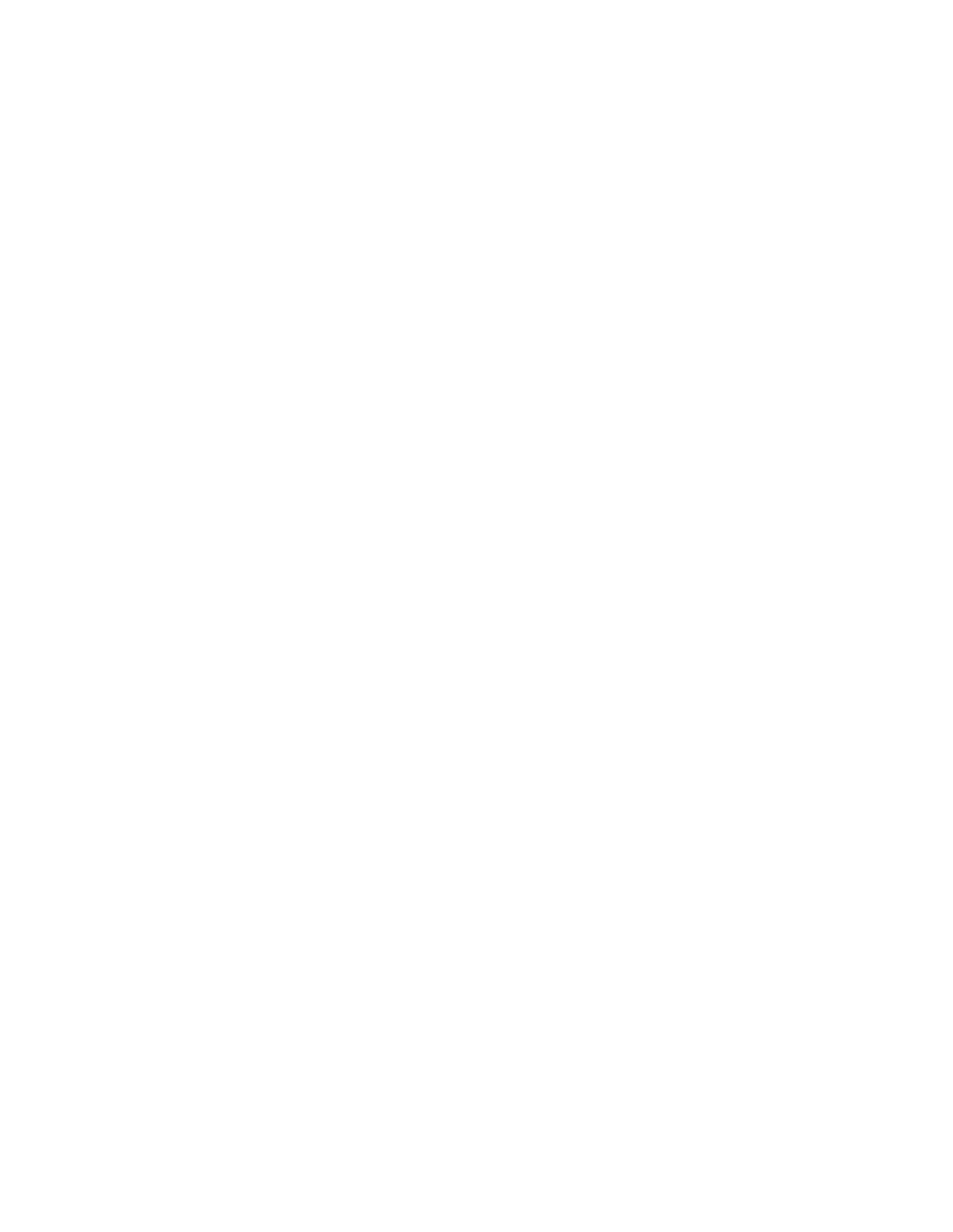### **Table of Contents**

| <b>Introduction and Overview</b>                                                                                                                                                                                                                                                                                                        | Page 3  |  |
|-----------------------------------------------------------------------------------------------------------------------------------------------------------------------------------------------------------------------------------------------------------------------------------------------------------------------------------------|---------|--|
| <b>Dedication - Eugene M. Lang</b>                                                                                                                                                                                                                                                                                                      | Page 5  |  |
| <b>Dedication - Harris L. Wofford</b>                                                                                                                                                                                                                                                                                                   | Page 7  |  |
| <b>Order of Presentation</b>                                                                                                                                                                                                                                                                                                            | Page 9  |  |
| <b>Biographies of Legislators</b>                                                                                                                                                                                                                                                                                                       | Page 11 |  |
| <b>Letters to Elected Officials</b>                                                                                                                                                                                                                                                                                                     |         |  |
| Macalester College, "A Letter Proposing Alternate Accountability Measures for Elder Care<br>Abuse in the Older and Vulnerable Adults Rights and Protection Act of 2018 (S.F. 3088), which<br>would Reward Assisted Living Facilities for Taking Proactive Steps to Prevent Elder Abuse"<br>to Minnesota State Senator Karin Housley (R) |         |  |
| By Kai Akimoto and Fiona Adams                                                                                                                                                                                                                                                                                                          | Page 13 |  |
| <b>Pitzer College, "A Letter in Support of the Healthy California Act (S.B. 562) that would Establish</b><br>a State Based Universal Health Care System"<br>to California State Assemblymember Freddie Rodriguez (D)                                                                                                                    |         |  |
| By Ray Hill-Cristol and Christian Cabuñag                                                                                                                                                                                                                                                                                               | Page 17 |  |
| <b>Swarthmore College, "A Letter in Support of Driving 100% of Public School Funding through</b><br>Governor Tom Wolf's Fair Funding Formula (H.B. 1552)"                                                                                                                                                                               |         |  |
| to Pennsylvania State Representative Leanne Krueger Braneky (D)<br>By Gabriella Vetter and Zoe Jannuzi                                                                                                                                                                                                                                  | Page 21 |  |
| Ursinus College, "A Letter in Support of the HER Act (H.R.671) to Address the Impact of the<br>Global Gag Rule on the Delivery of International Health Care"<br>to Democratize Anthony Drawn $(D$ MD)                                                                                                                                   |         |  |

to Representative Anthony Brown (D-MD) By Abigail Peabody, Sophie Auerbach, and Samantha Hayslett (Presented by Abigail Peabody and Sophie Auerbach) Page 23

**Whitman College**, "A Letter to Introduce New Legislation to Prohibit Insurance Companies and Employers from Discriminating Against Workers Who Seek Compensation after an Injury, Based on Immigration Status" to Senator Ron Wyden (D-OR) By Salma Anguiano and Ameliz Price-Dominguez *Page 25*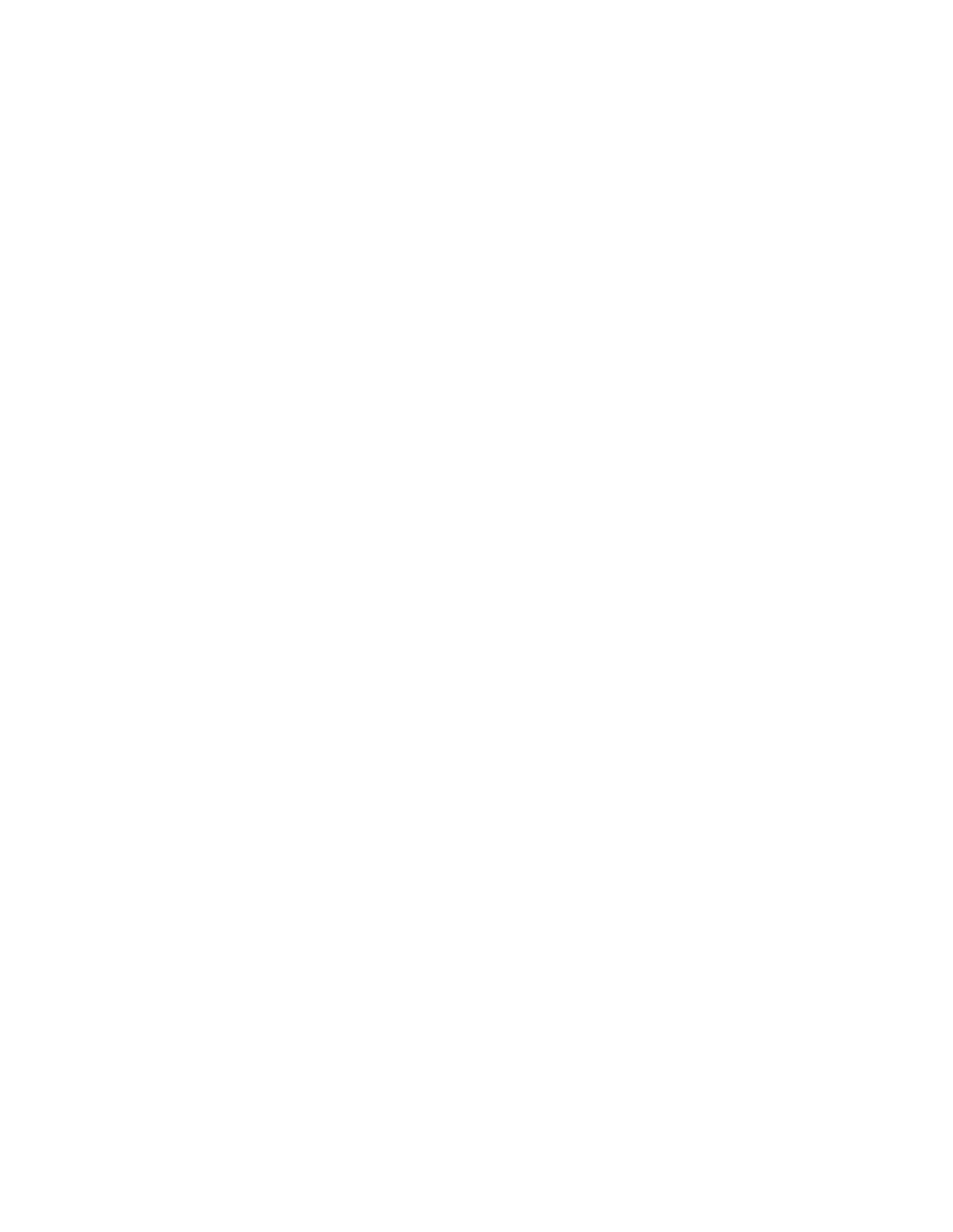#### **Introduction and Overview**

Project Pericles<sup>®</sup> is a not-for-profit organization that encourages and facilitates commitments by colleges and universities to include social responsibility and participatory citizenship as essential elements of their educational programs. Founded in 2001 by philanthropist Eugene M. Lang, Project Pericles works directly with its member institutions, called Pericleans, as they individually and collaboratively develop model civic engagement programs in their classrooms, on their campuses, and in their communities.

Debating for Democracy  $(D4D)^{TM}$  is a distinctive campus-based co-curricular program that represents the mission of Project Pericles in action. On each campus, students research, develop, advocate, and defend their positions and opinions on current public policy issues.

Legislative hearings provide a forum where citizens can testify before lawmakers on important public policy issues. The etiquette and protocols involved in testifying before a committee of lawmakers is challenging, however providing informative testimony is a critical step in the legislative process.

This past winter, students at Periclean colleges and universities were encouraged to write a letter to a federal or state elected official on a public policy issue that impacts their community. In February, student teams mailed their letters to their elected officials and also submitted copies to Project Pericles. A panel of judges with substantial legislative experience selected the five finalist letters.

At today's legislative hearing, each of the five teams will have 20 minutes to discuss their letter and take questions from three former government officials who comprise the legislative committee: former U.S. Assistant Secretary of State for African Affairs, Constance Berry Newman; former U.S. Under Secretary of Education, Martha Kanter; and former Manhattan Borough President, Ruth Messinger. The order of presentation was determined by a random drawing. Each team will have up to five minutes to read their introductory remarks, followed by a 15 minute question and answer session with the legislators. The winning team will be announced at the reception.

Project Pericles will award \$3,000 to the winning team to develop an advocacy and education campaign to move their issue forward. The four other teams will receive a \$500 award for the same purpose.

Project Pericles would like to thank all of the students who wrote a letter to their elected representative, and we look forward to hearing about their future advocacy efforts. It is clear that our Periclean students are well on their way to becoming engaged citizens and leaders of their communities, nations, and world.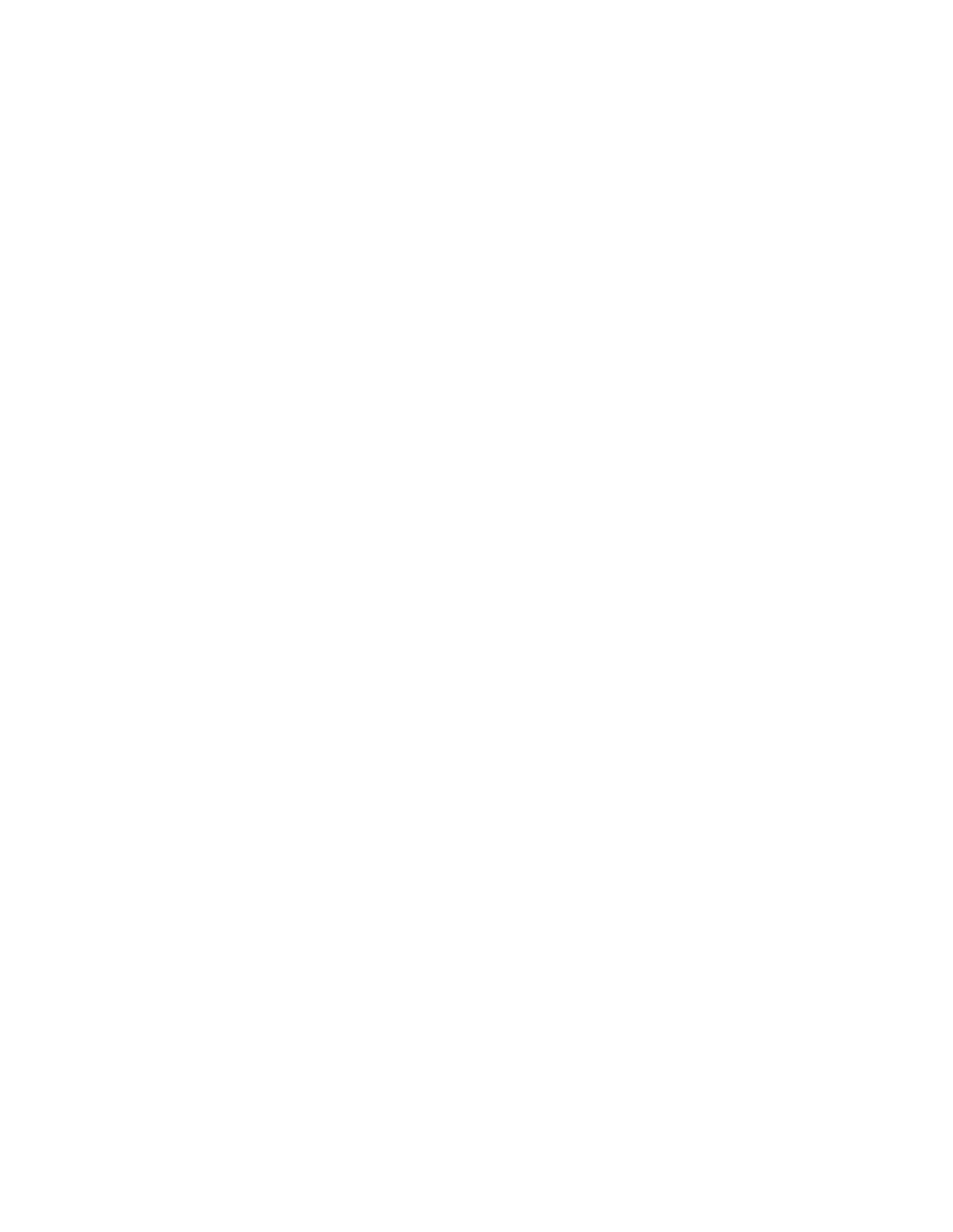#### **Dedication – D4D National Conference**

We dedicate this Debating for Democracy (D4D)™ National Conference to Eugene M. Lang, Project Pericles Founder and Chair Emeritus in honor of his 100<sup>th</sup> birthday this month. Gene was the inspiration for the D4D Program. His vision, leadership, passion, and support have enabled Project Pericles from its inception to grow and thrive. As he wrote in 1999, "The philosophy of liberal arts is the philosophy of a democratic society in which citizenship, social responsibility, and community are inseparable. An educated citizenry is the essential instrument for promoting responsible social action and community well-being." Through our programs we dedicate ourselves to continuing to develop and enhance Gene's creative and important ideas. We appreciate the generous and ongoing support of the Eugene M. Lang Foundation.

**About Eugene M. Lang** (1919-2017): Eugene M. Lang pursued a business career for over 60 years, creating diverse manufacturing enterprises and joint ventures in the United States and more than 40 countries, based mainly on new products and innovative technologies. Recognizing his creative initiatives, *Forbes Magazine* characterized him as "the quintessential entrepreneur" and *Nation's Business* as a "father of invention." He and his Eugene M. Lang Foundation have a long history of philanthropic ventures in education, most notably the nationwide "I Have a Dream" Program. He has received many distinctions and awards, including more than 40 honorary degrees and official citations for his participation in eight overseas U.S. Government economic and trade policy missions. President George H.W. Bush designated him a "Point of Light" and President Bill Clinton awarded him the Presidential Medal of Freedom, this country's highest civilian award. In September 2008, he was named "Citizen of the Year" by the National Conference on Citizenship. A 1938 graduate of Swarthmore College, he earned an M.S. degree from Columbia University and studied engineering at Brooklyn Polytechnic Institute. Married for more than 62 years, he and his beloved Theresa had three children, eight grandchildren, and eight great-grandchildren. He claimed his biggest success was his marriage and the strong sense of family that grew within an encompassing environment of love, respect, interaction, achievement, shared values, and social responsibility.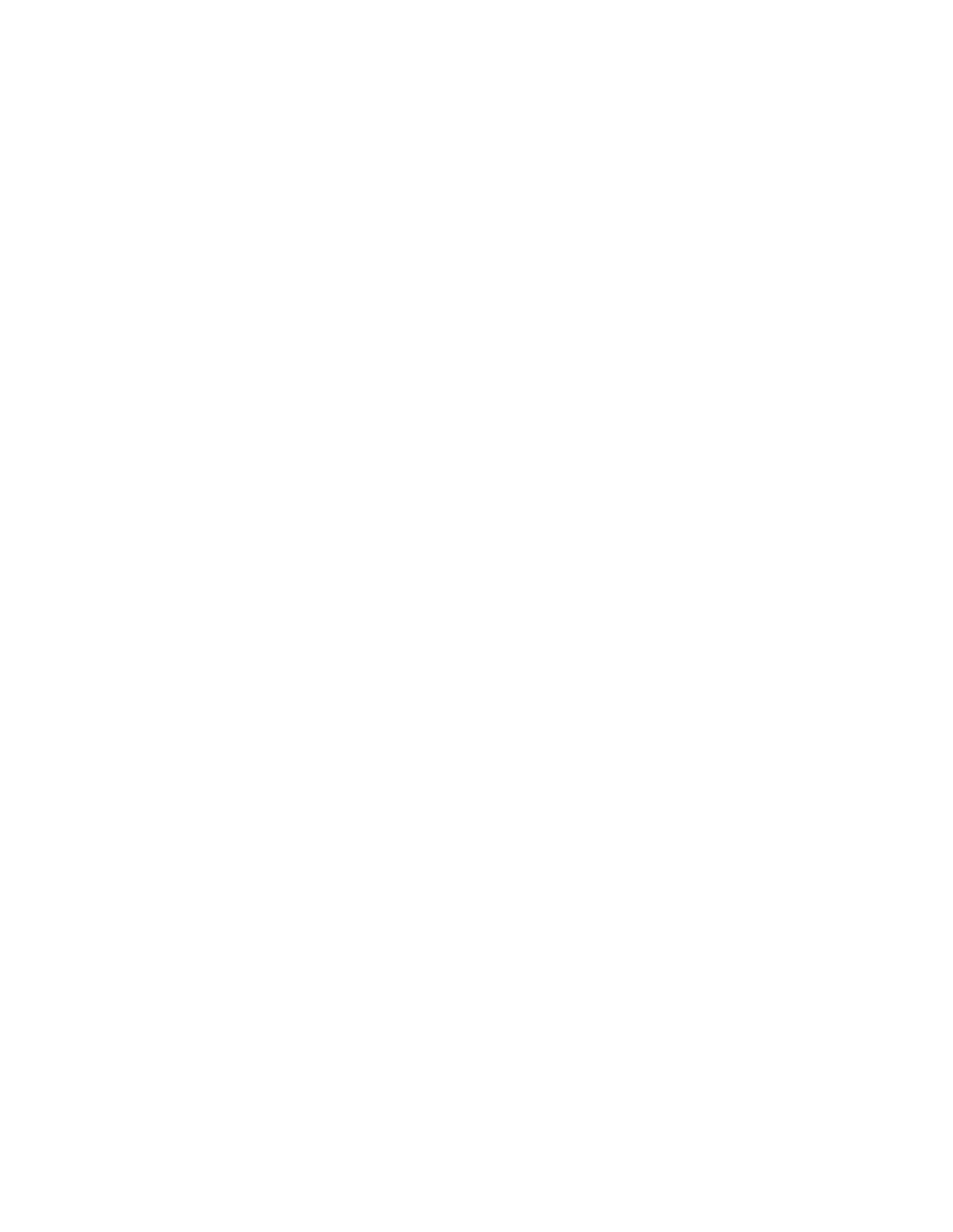#### **Dedication – Legislative Hearing**

We dedicate this Legislative Hearing to Senator Harris L. Wofford. He was a founding Board Member of Project Pericles and served as a member of the first five Legislative Judging Committees at the D4D National Conference. Throughout his life he was a leader in higher education, civil rights, and a major force in America's national and community service movements. We are proud to have known him.

**About Harris L. Wofford** (1926-2019): Harris Wofford served as U.S. Senator from Pennsylvania from 1991 to 1995. He was instrumental in the enactment of the National Service Act of 1993, under which AmeriCorps was established. When he lost re-election to Rick Santorum, he was nominated by President Bill Clinton to be CEO of the Corporation for National and Community Service. He campaigned actively for Barack Obama and worked with the new administration and Senator Ted Kennedy to enact the 2009 Serve America Act under which AmeriCorps was authorized to grow to 250,000. In World War II, he served in the Army Air Corps. In the 1950s, he was an active participant in the Civil Rights movement, an advisor to Martin Luther King Jr., and an attorney for the United States Commission on Civil Rights. In 1961, President John F. Kennedy appointed him Special Assistant to the President for Civil Rights. He was instrumental in the formation of the Peace Corps and went with his family to Ethiopia to be the Peace Corps Special Representative to Africa and later the Peace Corps Associate Director. His book, *Of Kennedys and Kings: Making Sense of the Sixties*, covers these years. In 1966, he became the founding president of the State University of New York's new college at Old Westbury, and in 1970 was appointed President of Bryn Mawr College. He received his B.A. from the University of Chicago in 1948 and in 1954 law degrees from Howard University School of Law, where he was the first white man to graduate, and from Yale Law School. He was a member of the Project Pericles Board of Directors. He received the 2012 Presidential Citizens Medal, the nation's second highest civilian honor for a lifetime of humanitarian work. Harris is survived by his husband, Matthew Charlton, his three children, six grandchildren, a brother and a sister.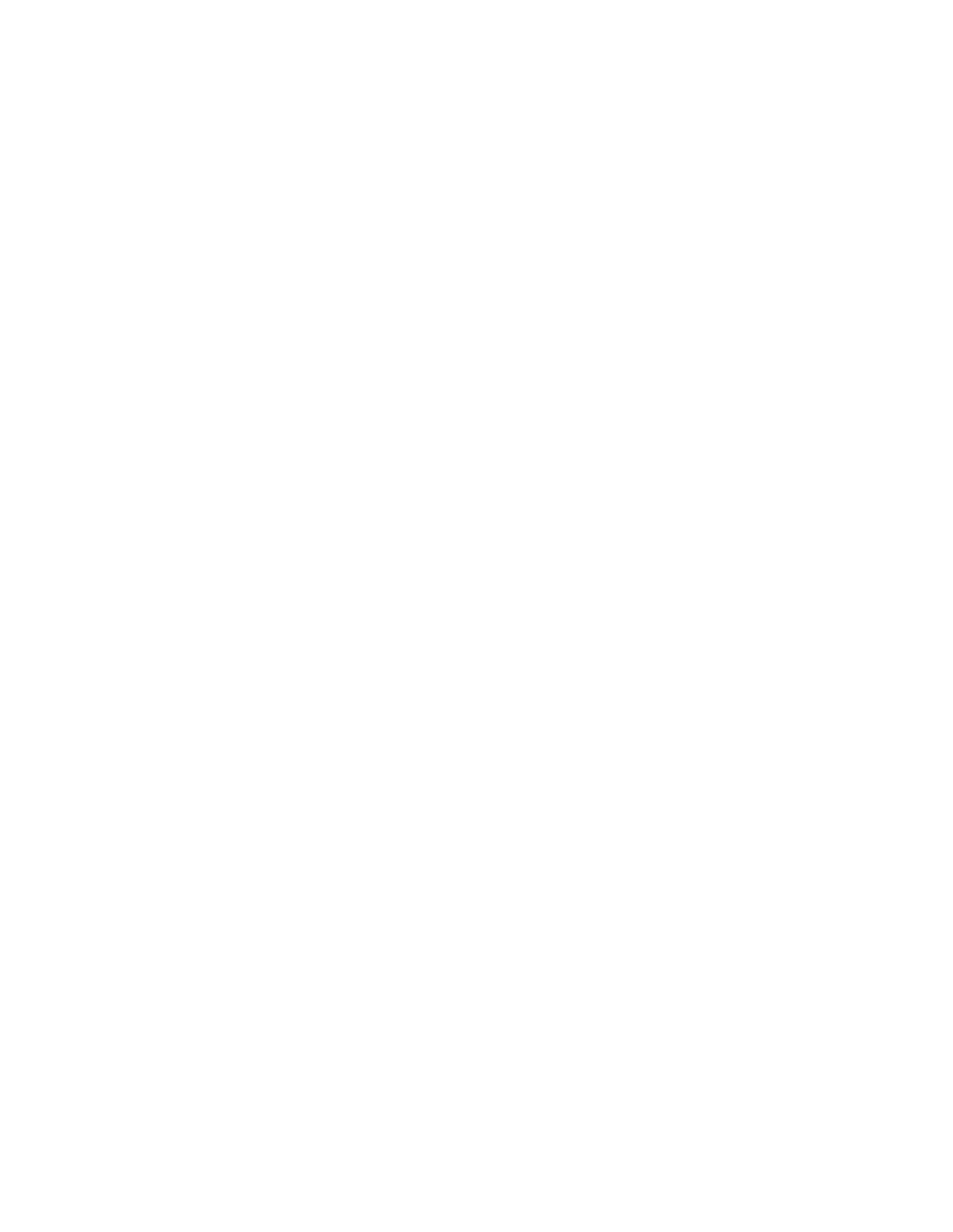# **Order of Presentation**

**Swarthmore College Whitman College Ursinus College Macalester College Pitzer College**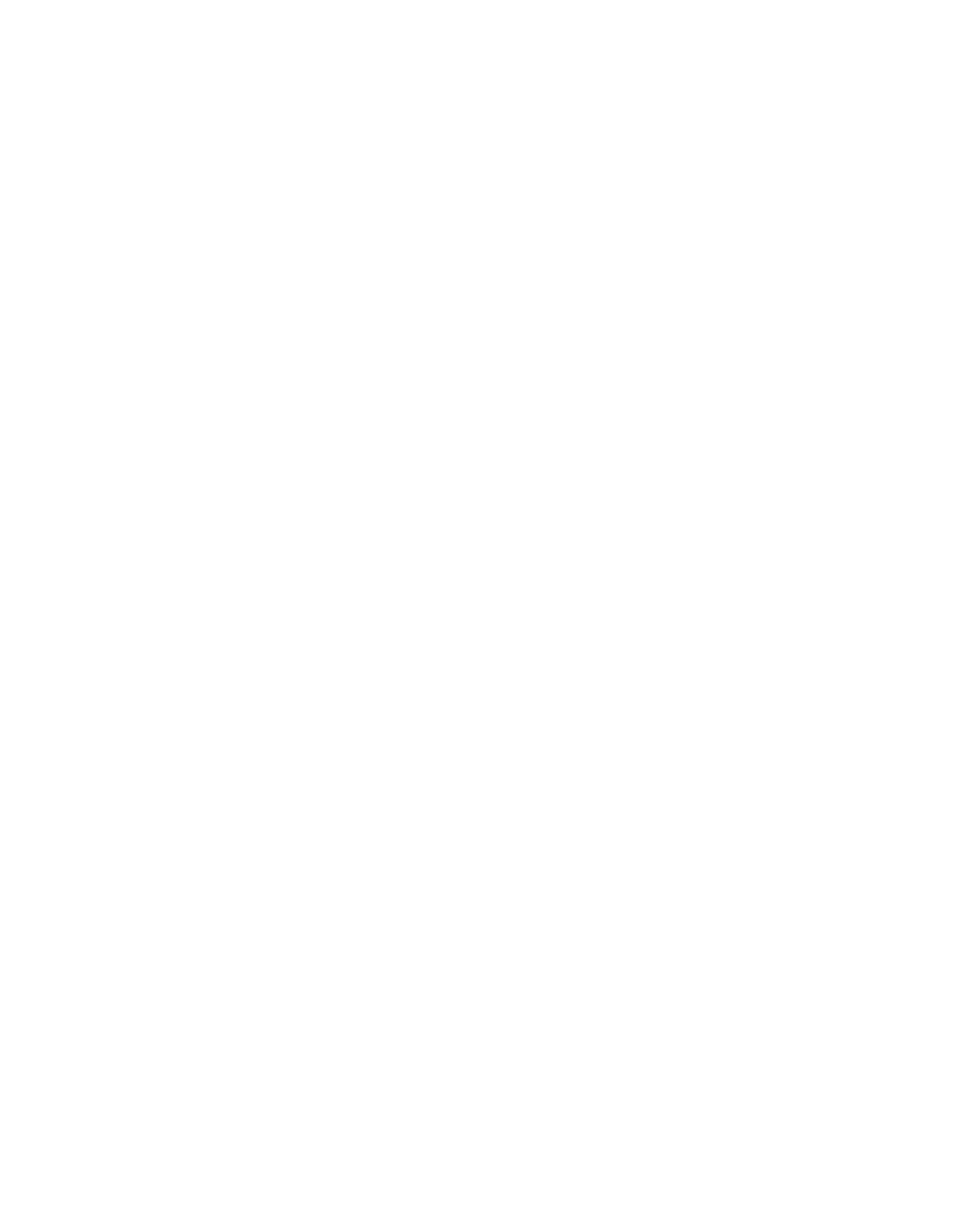#### **Biographies of Legislators**

**Constance Berry Newman** is Special Counsel for African Affairs at the Carmen Group and a Fellow of the Atlantic Council. She has served seven different presidential appointments and has extensive experience managing public and private organizations. She has worked to build partnerships between African governments, non-governmental organizations, and multi-national corporations in an effort to support African ownership and participation in development initiatives. From 2004-2005, she served as U.S. Assistant Secretary of State for African Affairs. She acted as the President's G8 personal representative on Africa, played an advisory role to the Secretary of State, and guided the operation of the U.S. diplomatic establishment in the countries of Sub-Saharan Africa. In 2001, she was sworn in as the Assistant Administrator for Africa at the U.S. Agency for International Development, and led efforts to administer economic and humanitarian assistance. She has also served as President and Executive Director of the Bush-Clinton Katrina Fund, Board Member of the International Republican Institute, Director of the U.S. Office of Personnel Management, Assistant Secretary of the U.S. Department of Housing and Urban Development, Commissioner and Vice Chairman of the Consumer Product Safety Commission, and Director of VISTA. She graduated from Bates College with a political science degree and earned her law degree from the University of Minnesota Law School.

**Martha Kanter** leads the College Promise Campaign, a national nonpartisan initiative to increase college access, affordability, quality, and completion in American higher education, starting with America's community colleges. She specializes in policy efforts to identify and apply innovative, evidence-based education interventions, financing models, and behavioral incentives at the local, state, and national levels to raise America's high school and college graduation rates in two and four-year colleges and universities. Martha also serves as a Distinguished Senior Fellow at New York University's Steinhardt Institute for Higher Education Policy. From 2009-2013, she served as the U.S. Under Secretary of Education, responsible for overseeing all federal postsecondary statutory, regulatory, and administrative policies and programs, including Federal Student Aid. Previously, she served for 16 years as President of De Anza College and then Chancellor of the Foothill-De Anza Community College District in Silicon Valley, California. She has a B.A. from Brandeis University, a M.Ed. from Harvard University, and a Doctor of Education from the University of San Francisco.

**Ruth Messinger** is the inaugural Global Ambassador of American Jewish World Service (AJWS), an international human rights and development organization, which she served as President and CEO from 1998 to 2016. Under her leadership, AJWS granted more than \$270 million to promote social justice in the developing world and fought for policy changes in Washington. As Global Ambassador, Ruth works to engage rabbis and interfaith leaders to speak out on behalf of oppressed and persecuted communities worldwide. In addition, Ruth is serving as a Fellow in Social Justice at the Jewish Theological Seminary and mentoring the CEOs of several smaller not-for-profit organizations. Ruth is the Social Justice Activist at Jewish Community Center (JCC) Manhattan. She recently served on the U.S. State Department's Religion and Foreign Policy Working Group and is a member of the World Bank's Moral Imperative working group on extreme poverty. Before coming to AJWS, Ruth had a 20-year career in public service in New York City as a city council member and Manhattan Borough President. She has ample experience in public speaking and says it all started in the debate club in her high school. She received a B.A. from Radcliffe College (magna cum laude) and a M.S.W. from the University of Oklahoma.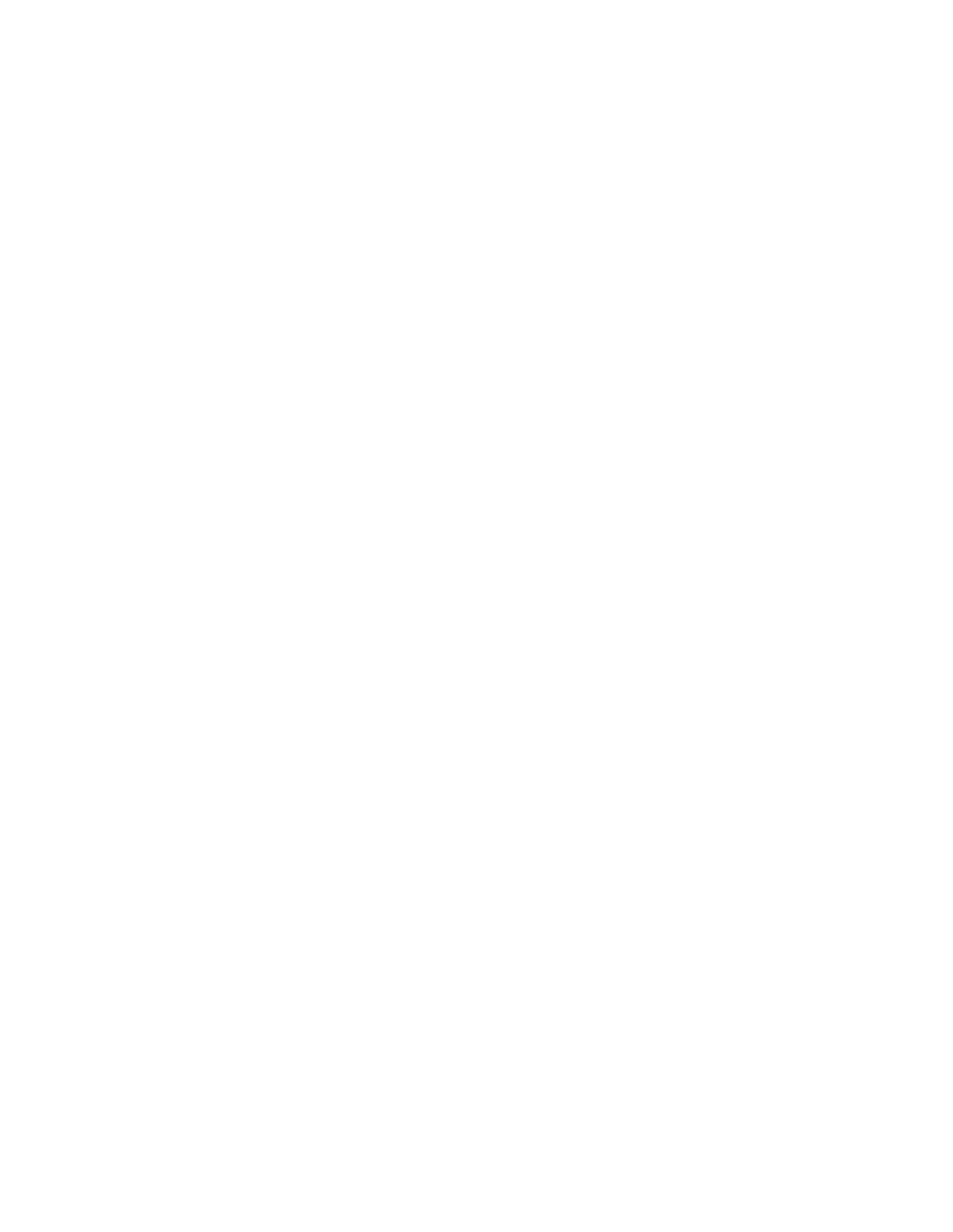#### **MACALESTER COLLEGE**

#### **A Letter Proposing Alternate Accountability Measures for Elder Care Abuse in the Older and Vulnerable Adults Rights and Protection Act of 2018 (S.F. 3088), which would Reward Assisted Living Facilities for Taking Proactive Steps to Prevent Elder Abuse**

Date: November 19th, 2018 From: Kai Akimoto and Fiona Adams

Office of Senator Karin Housley 95 University Avenue W Minnesota Senate Bldg, Room 3217 St. Paul, MN 55155

Dear Senator Housley,

As our grandparents enter assisted living facilities due to Alzheimer's and other long-term health issues, we want to ensure your work championing elder care reform continues to make meaningful strides throughout the state. We were inspired by your creation of the first-ever Minnesota Senate committee on aging, and write to encourage you to reexamine the Older and Vulnerable Adults Rights and Protection Act of 2018 (S.F. 3088) that you championed when Governor Dayton was in office. We hope that you can create a new version of the bill that works more directly with industry professionals to include provisions that reward assisted living facilities for taking action to prevent elder abuse. We believe that because the current bill was largely the product of a work group of senior advocacy organizations<sup>1</sup>, its effects could discourage assisted living organizations, which are already facing difficulties recruiting staff and maintaining sustainable revenue streams. In addition, given the influence of assisted living organizations in rural areas<sup>2</sup>, this bill will not retain rural support unless it is made together with industry professionals. A reintroduction of S.F. 3088 in the new legislative session will enable the government to streamline abuse reporting and organizational accountability without as much pushback.

We agree with your strong stance on this issue and hopes to prevent elder abuse with numerous preventive and punitive measures, and we agree with the statement that "sometimes, there is a lack of urgency … [the industry] seem[s] to forget that people's lives are at stake" made by your colleague, Sen. John Hoffman.<sup>3</sup> However, we also agree with criticism that S.F. 3088 was "one-sided," excluding the industry at the expense of cooperation. Our proposals below outline a version of S.F. 3088 that is more inclusive of the needs of assisted living facilities while protecting patients.

The issue of elder mistreatment is garnering more attention as our population ages; the generation dubbed "Baby Boomers" has led to a projection that more than 62 million Americans will be age 65 or older in 2025, an increase of 78 percent from 2001<sup>4</sup>. In Minnesota alone, the senior population is

 $\overline{a}$ 

<sup>1</sup> Serres, Chris. "Industry Lobbyists Push Back on Minnesota Elder Care Reforms." Star Tribune. March 25, 2018. <sup>2</sup> Ibid

<sup>3</sup> Ibid

<sup>4</sup> US Census Bureau. "Older People Projected to Outnumber Children." Census QuickFacts. October 10, 2018.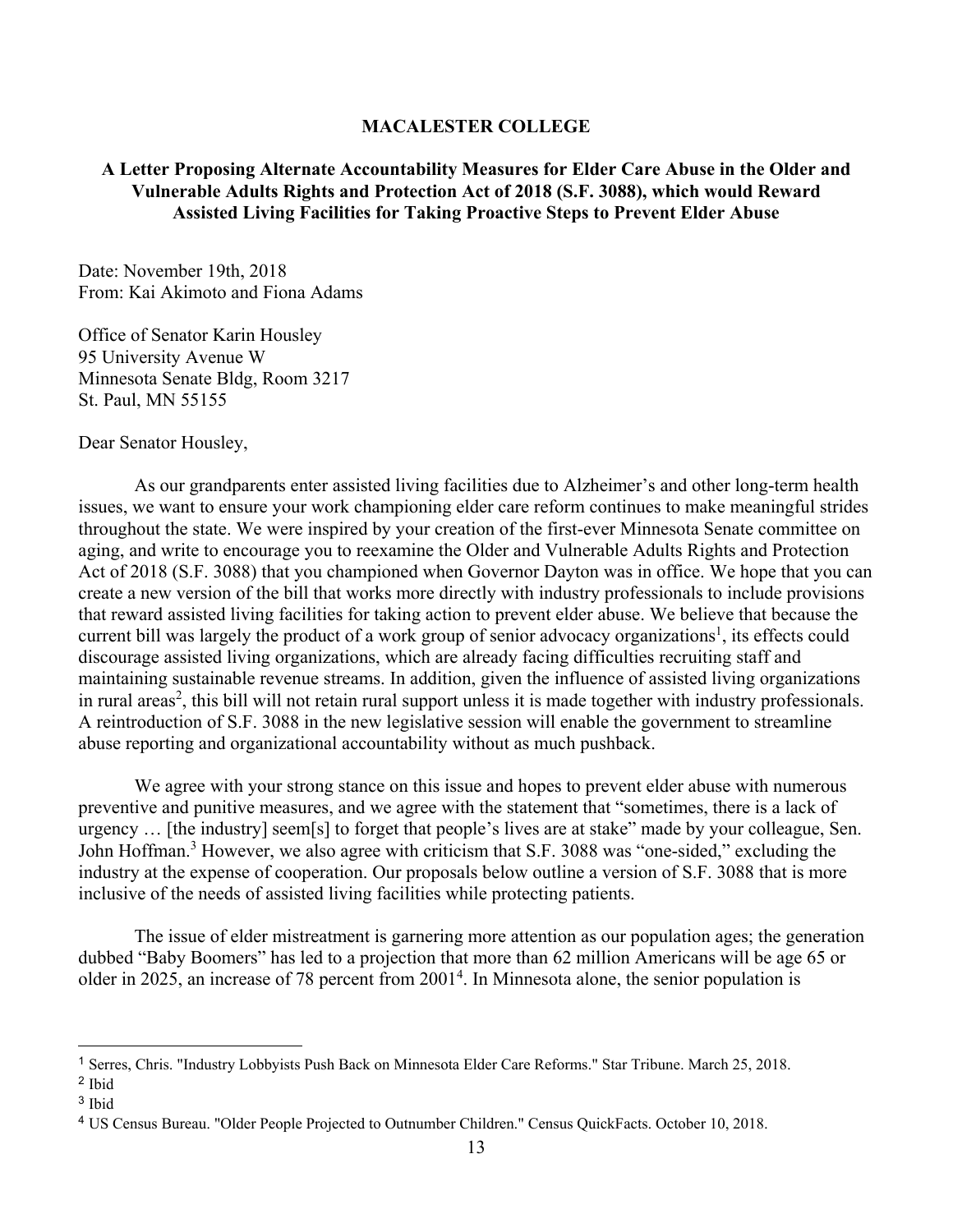predicted to double over the next twenty years<sup>5</sup>. This aging population will require care and protection, meaning investment in accountable assisted living facilities is more critical than ever before.

In recent years, allegations of abuse at privately-owned residential care facilities for older adults have increased more than 50 percent, reaching 24,100 total complaints last year alone<sup>6</sup>. For this reason, we applaud the message of the bill. We support the assurance that patients and residents must be told--in plain language--that there are legal rights for their protection during their stay; when elders report psychological and verbal abuse at a combined rate of  $37\%,^7$  it is critical that patients understand they are protected under the law. We also agree that your work to improve reporting and investigation of complaints is vital. During our research, we contacted Minnesota assisted living facilities and nursing homes to see how they felt about S.F. 3088. By far, the strongest support we heard was for improved reporting. However, despite our support for the great strides S.F. 3088 and its house counterpart, H.F. 3468, have made on the issue of elder abuse, we feel it could do more to consider the needs of industry professionals.

The current version of S.F. 3088 penalizes elder abuse and neglect through a fining system. We disagree with the idea that elder abuse incidence rates will decrease through financial penalties. A study by the National Institute of Justice found that largest factors associated with abuse were low staffing levels and lack of training<sup>8</sup>, both of which can be resolved through financial support. However, industry providers worry that fines and financial regulations could force struggling nursing homes out of business, and may even have a negative effect on staff recruitment amidst a statewide shortage of caregivers<sup>9</sup>.

In addition, this bill's bipartisan goals depend on support from representatives all over Minnesota. Industry professionals currently have huge influence throughout the state, especially in rural areas<sup>10</sup>. The senior care industry's two largest trade groups — Care Providers of Minnesota and LeadingAge Minnesota — spent nearly \$1 million on lobbying in 2016 and 2017, the largest outlay by the groups on record<sup>11</sup>. This gives them incredible influence on the legislature, and elder care legislation must take their interests into account.

This is why we support an overhaul of the fining system outlined in Sec. 25. section 144A.474, subdivision 8 and subdivision 9 of S.F. 3088. Instead of the use of fines for all violations, we suggest the implementation of a conditionally funded mandate for low-level violations, defined as levels 0-2 in Sec. 27. section 144A.474, subdivision 11. With this mandate, if a commissioner found upon investigation that an employee or facility was in violation of the law, they would be granted up to 90 days to address the violation. The department would then conduct a follow-up survey such as the one noted within Sec. 26 section 144A.474, subdivision 9. If the department finds the violation was resolved, the facility could submit a request to the state budgeting office to be reimbursed for expenses incurred to resolve the violation, with common sense limitations for costs incurred due to new hires. If unresolved, the facility would face a fine as originally drafted in the bill.

 $\overline{a}$ 

<sup>5</sup> Schuller, Jennifer. "Housing for Minnesota's Aging Population." Minnesota Housing Finance Agency Research and Evaluation Unit. August 1, 2010.

<sup>6</sup> "Governor Dayton Announces Bipartisan Plan to Protect the Health and Safety of Seniors and Vulnerable Adults in Minnesota." Minnesota Department of Human Services. March 13, 2018.

<sup>7</sup> "NIJ Studies on Elder Abuse." National Institute of Justice.

<sup>8</sup> "NIJ Studies on Elder Abuse." National Institute of Justice.

<sup>9</sup> Serres, Chris. "Industry Lobbyists Push Back on Minnesota Elder Care Reforms." Star Tribune. March 25, 2018. <sup>10</sup> Ibid

<sup>11</sup> Ibid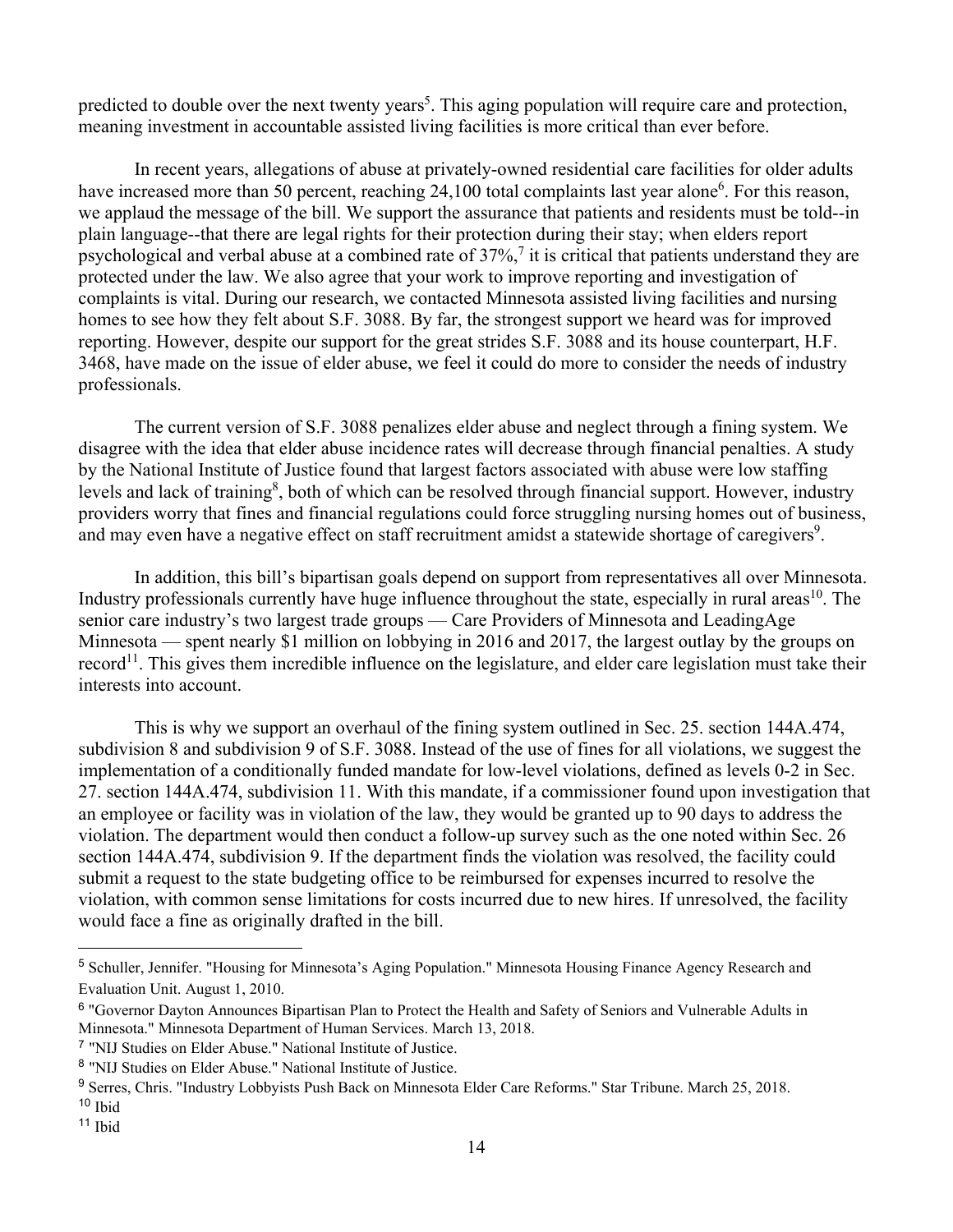We believe this would prevent the resolved violation from reoccurring by giving facilities the financial means to address concerns, without removing a punishment for more serious violations. Medicaid is a prime example of an open-ended matching program; for Medicaid, the portion of state spending the federal government will match is inversely related to the state's income<sup>12</sup>. This same concept of open-ended matching cost-sharing could work similarly at the state level. This is confirmed by a study done by the Inspector General for the Department of Human Health Services, which found that state costsharing programs are considered effective despite limited funding. State and local officials in all eight states say money from recipients of adult day care and in-home services actually helps to expand programs, add staff, and serve more recipients--all ways to help prevent staff burnout and elder abuse. On the budget side, two-thirds of the government officials surveyed considered the cost-sharing programs in their States to be cost-effective<sup>13</sup>.

We write this proposal because we know how hard elder care staff members work to keep our grandparents safe and healthy, and we stress that they be valued as you consider our proposal. Our informal phone poll of nursing homes and assisted living facilities found that industry providers care deeply about this issue and want to have input in the legislative process. We are in full support of your work on S.F. 3088, and hope that you take our recommendation for a capacity building cost sharing initiative into consideration.

Sincerely,

 $\overline{a}$ 

Kai Akimoto and Fiona Adams, Macalester College

1600 Grand Avenue Saint Paul, Minnesota 55105

<sup>12</sup> Klaff, Daniel and Adam Lawton. 2008. *Conditional Spending and Other Forms of Federal Cost Sharing.* Harvard Law School Federal Budget Policy Seminar.

<sup>13</sup> Kusserow, Richard. 1990. "Cost-Sharing for Older Americans (OEI-02-90-01010; 10/90),"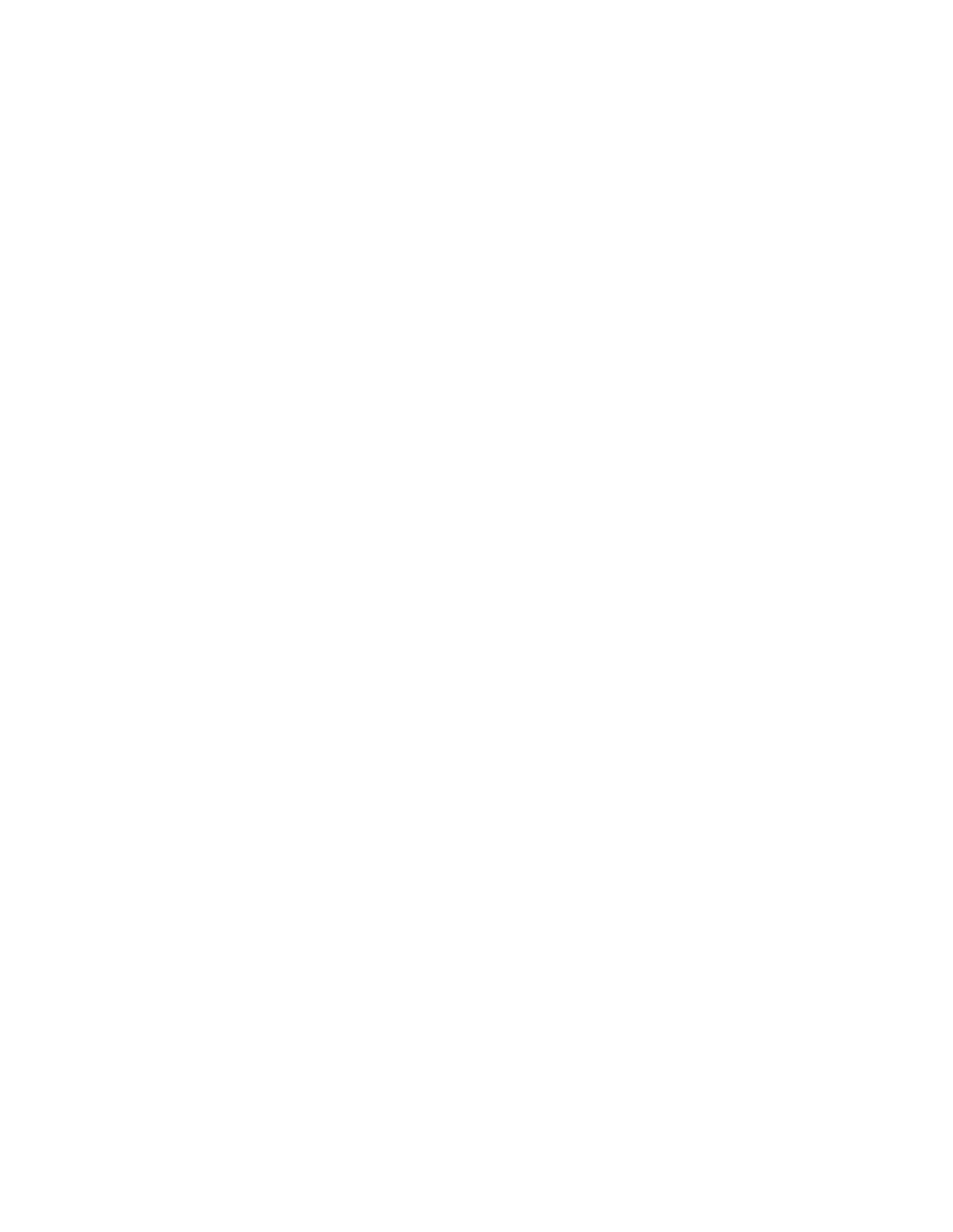## **PITZER COLLEGE**

# **A Letter in Support of the Healthy California Act (S.B. 562) that would Establish a State Based Universal Health Care System**

Date: November 18th, 2018 From: Ray Hill-Cristol, Christian Cabuñag

Representative Freddie Rodriguez State Capitol P.O. Box 942849 Sacramento, CA 94249-0052

Dear Representative Rodriguez,

 $\overline{a}$ 

We write to you to urge you to support the passage of SB 562, known as the Healthy California Act, which would establish a state based universal health care system, providing comprehensive health care coverage to every Californian. We believe that healthcare is a right that is deserved regardless of race, religion, sexual orientation, and citizenship and we hope that you will recognize this by supporting the passage of this bill. In illustrating the injustice of excluding undocumented individuals from accessing affordable healthcare, we want to share the stories of Mark and Ella, two undocumented Californians who could be re-enfranchised by the passage of SB 562.

Mark, a DACA recipient, has struggled with anxiety and depression since his early teens, in part due to struggles with his identity as a gay man. Last year, Mark lost his DACA status, and was detained by ICE for several months. Arguing that deportation would put him at great risk due to rampant homophobia in Mexico, Mark was forced to "prove" his sexuality in the court of law; the judge claiming testimonies of friends and family were not enough. This humiliating experience was exacerbated by the intense homophobia he experienced while detained. Mark was eventually released from detention, reentering society with heightened levels of depression and anxiety and still without access to any form of quality, affordable, medical care.

While Mark's story is important and troubling, his struggles with mental health are neither isolated nor uncommon. A study from Rice University found that nearly a quarter of undocumented immigrants surveyed suffered from some sort of mental health disorder (predominantly anxiety and depression).<sup>14</sup> Of the over 2.35 million undocumented immigrants in California, this means that up to 587,000 individuals are suffering from mental health disorders, and are likely without critical health services. Mark currently works with local grassroots organizations to empower himself and his community, but he is fighting an uphill battle, and cannot do it alone. With the passage of SB 562, California could take a powerful stance against anti-immigrant sentiments which contribute to unjust health disparities.

You can find narratives such as Mark's everywhere. Our valued community members, friends, and coworkers are impacted by lack of access to safe, affordable healthcare every day. Ella, a DACA recipient

<sup>14</sup> Amy Mccaig, *Immigrants Living in the Country Without Authorization At Risk for Depression* (Rice University News and Media, 2017)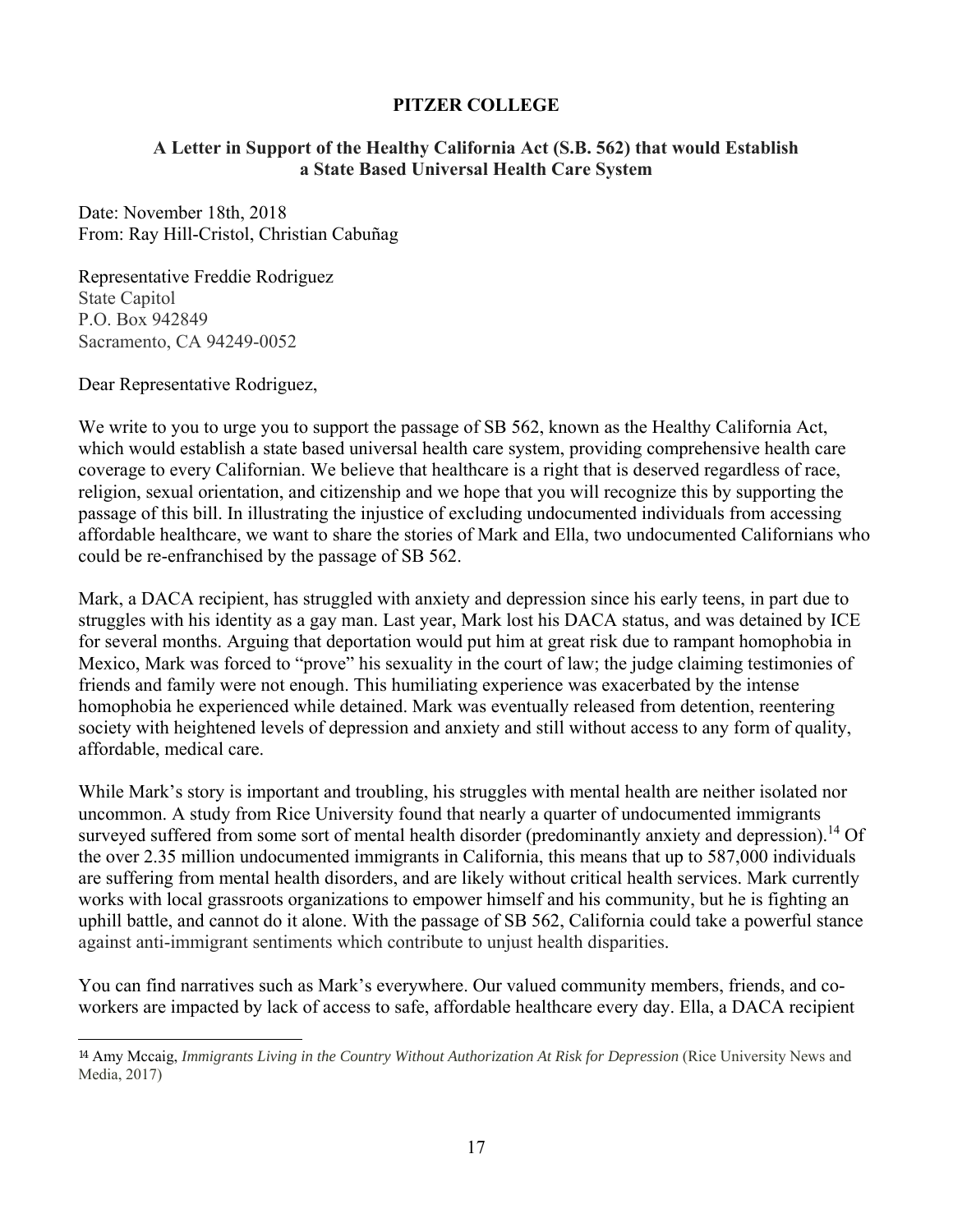currently organizing and working with young, immigrant students, spent her own youth without access to health insurance. Ella recounts crying tears of relief the first time she was able to pay only \$11 for contacts when she entered college and finally benefitted from student health insurance. Before this, Ella had gone without the contacts she needed for months at a time due to her family being unable to afford the out-of-pocket price. This had both mental and physical impacts, leading Ella to fall behind in school and to suffer from frequent headaches and migraines resulting from constantly straining to see. Stories like this are unacceptable; punishing our undocumented community members by limiting access to fundamental healthcare is inhumane. No member of our society should be without affordable access to what is necessary to participate fully and to survive; the injustice of this current reality can be remedied by instituting SB 562.

The Affordable Care Act increased health insurance access for those not covered by their employers, but this extended only to citizens and legal residents. Despite its goal being to increase opportunities for healthcare, the program excludes undocumented communities and unemployed citizens; SB 562 would rectify this injustice. California has an impressive legacy of exercising independence in its governance surrounding healthcare; in June of 2015, limited Medical provisions such as emergency services were expanded to undocumented teens, but this action is not enough.<sup>15</sup> With the introduction and passage of the Healthy California Act, all Californians would have access to healthcare, thus mending the exclusions of the Affordable Care Act and continuing California's legacy of leadership in this arena.

Presently, roughly 2.9 million California residents are uninsured, meaning that an enormous percentage of our state is without the affordable care necessary to live a humane life.<sup>16</sup> Half of those uninsured are undocumented<sup>17</sup>. The current system wherein undocumented individuals are prohibited from accessing insurance violates what we believe should be understood as a human right. You have a history of supporting inclusive healthcare (such as SB-974) and we ask that you continue this trend, advocating for SB-562 and asserting that all California residents deserve healthcare.<sup>18</sup> We also ask that you serve as part of the Healthy California Board as part of your advocacy for the bill, in order to ensure that regulations are being carried out to serve target populations, such as undocumented populations.

SB 562 would allow California to subsidize its own form of accessible healthcare and would mandate healthcare for all, regardless of legal status. Financially, the state government and other institutions have analyzed SB 562, and agree that the bill will cost between \$300 and \$400 billion per year. Half of this is already spent by federal, state, and municipalities on health care, and the other half can be paid for by enacting a 15% payroll tax.<sup>19</sup> A health care Trust Fund will also be established under the California Department of the Treasury to receive all money designated for health care. Money that is currently spent to fund public programs, employer contributions for health care benefits, will go directly into the Trust fund.<sup>20</sup> This tax revenue will subsidize healthcare programs, eliminating the need for individual health insurance premiums, copays and deductibles. In addition to these options, the senate plans to request waivers from the federal government to utilize the money that is already being spent on Medicaid and

 $\overline{a}$ 

<sup>15</sup> Angela Hart and Jim Miller, *Will Jerry Brown expand Healthcare to Undocumented Immigrants?* (Sacramento, 2017) 16 Paul Fronstin. "California's Uninsured: As Coverage Grows, Millions Go Without." *California Health Care Foundation*,

<sup>(</sup>Oakland, 2017)

<sup>&</sup>lt;sup>17</sup> Key Facts about the Uninsured Population (2017)

<sup>18</sup>*SB-974 Medi-Cal: Immigration Status: Adults* (Sacramento, 2018)

<sup>&</sup>lt;sup>19</sup> Catherine Ho, *How a Single Payer Healthcare Plan Would Look Like in California* (San Francisco, 2017)

<sup>20</sup>*What Is the Healthy California Act (SB 562, Lara/Atkins)?* (Novato, 2017)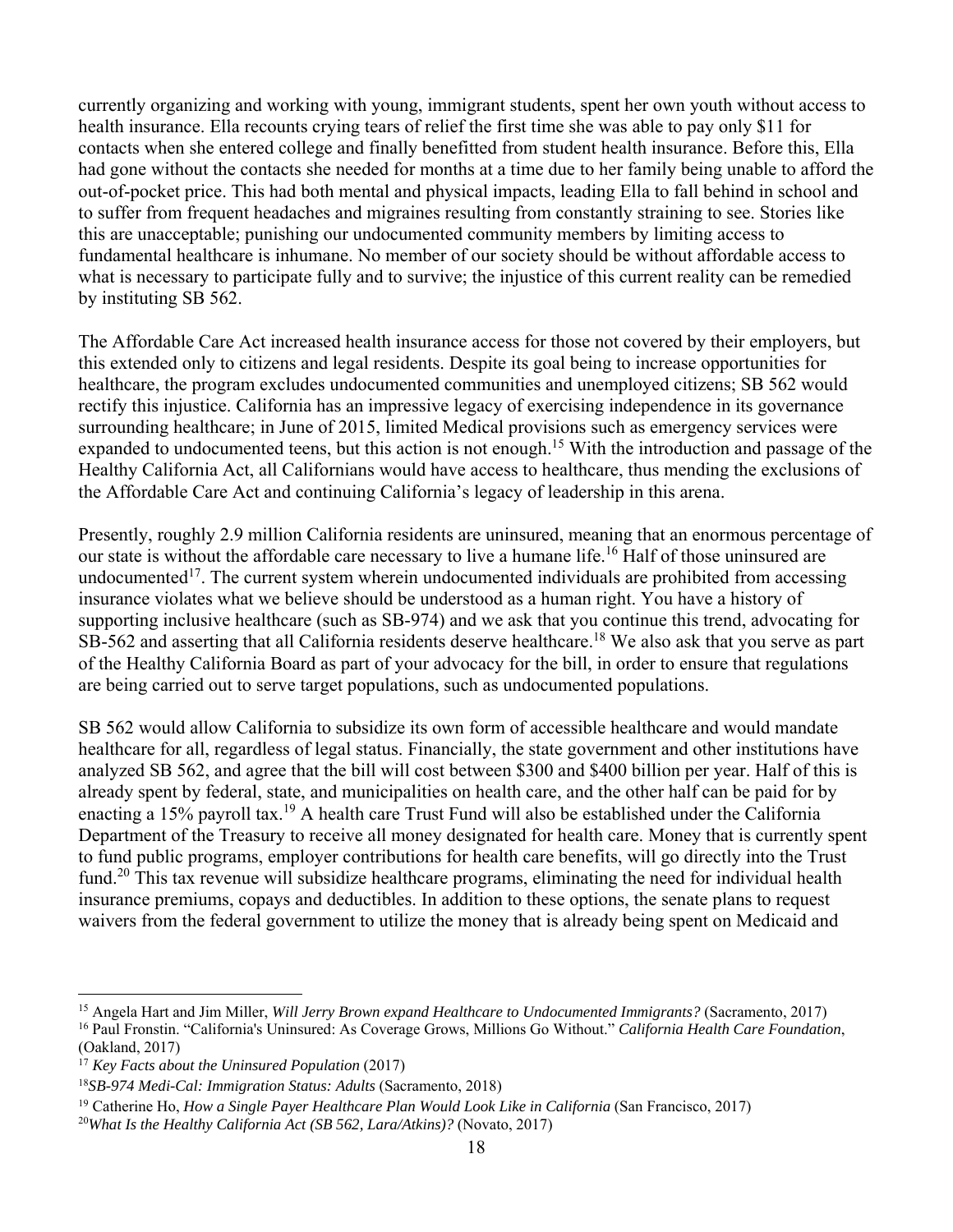Medicare in implementing SB  $562^{21}$ . There are several possible avenues to finance SB 562, making healthcare affordable and accessible to all.

As an increasing partisan divide has emerged surrounding healthcare, our nation seems to have lost touch with what should be the centerpiece of this issue: providing life-giving care to all. Our current system leaves millions without access to healthcare, a reality that inhibits members of our communities from fullparticipation in education and in the workforce, as well as from full-access to dignity, to peace of mind, and to wellness. The right to life and to health should not be contingent upon race, class, religion, gender or citizenship; the ability to attain care must be afforded to all, thus we urge you to support SB 562.

Sincerely, Ray Hill-Cristol, Pitzer College Class of 2021 Christian Cabuñag, Pitzer College Class of 2020

 $\overline{a}$ 

<sup>21</sup> Lara and Atkins, *SB-562 The Healthy California Act* (Sacramento, 2017) version 4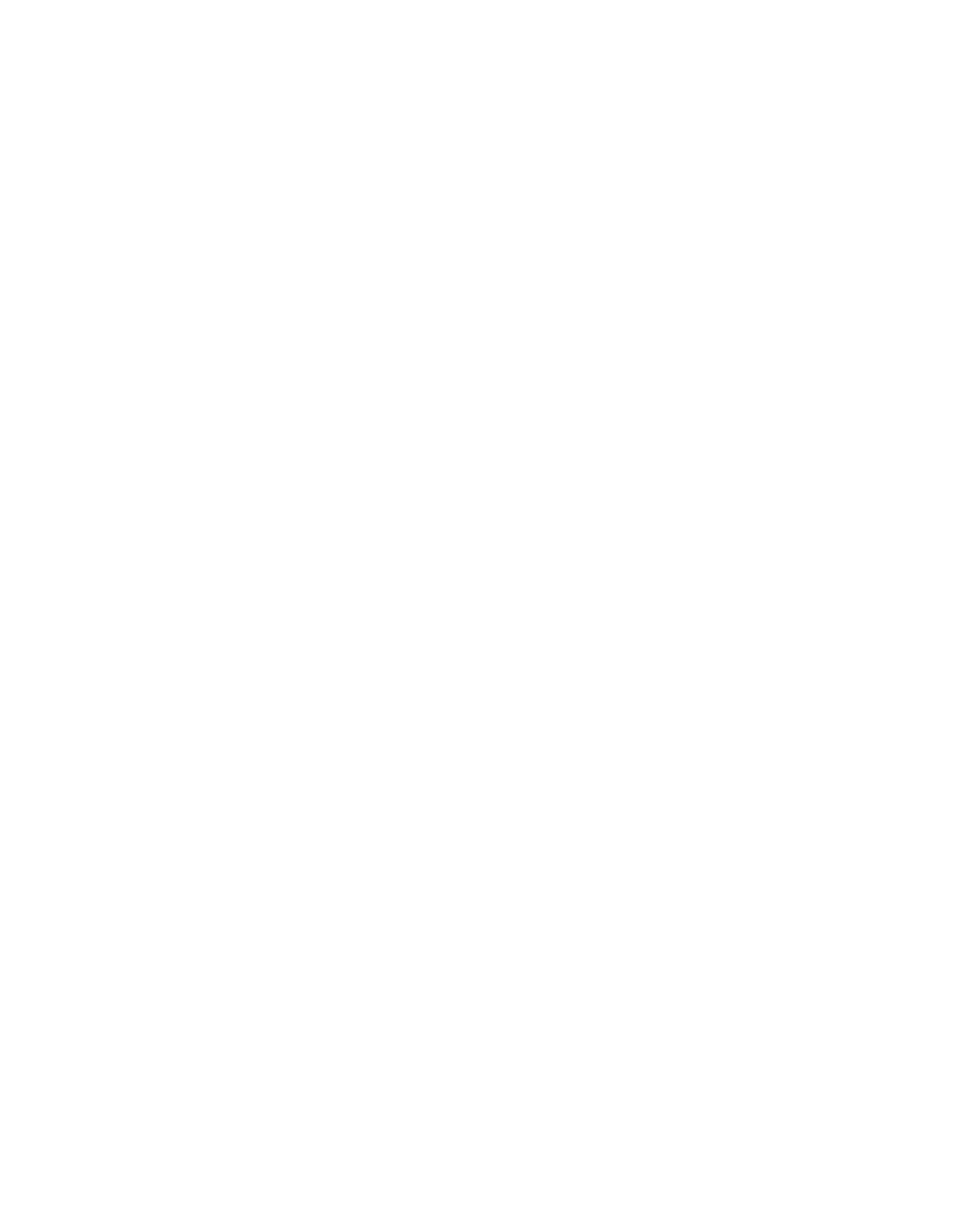#### **SWARTHMORE COLLEGE**

#### **A Letter in Support of Driving 100% of Public School Funding through Governor Tom Wolf's Fair Funding Formula (H.B. 1552)**

Ella Vetter & Zoe Jannuzi Swarthmore College 500 College Avenue Swarthmore, PA 19081

January 30, 2019

 $\overline{a}$ 

Hon. Leanne Krueger Braneky 115B East Wing PO Box 202161 Harrisburg, PA 17120-2161

Dear Representative Leanne Krueger Braneky:

We are two Swarthmore students writing to urge you, in collaboration with other Pennsylvania State Representatives, to work to increase the percentage of education money put through the Fair Funding Formula. You need to address the dire education funding disparities in the state of Pennsylvania. We thank you in advance for taking the time to give your full and undivided attention to such a pressing issue. Upon researching this inequality, we were struck by the implementation of House Bill 1552, otherwise known as the Fair Funding Formula.22 Despite this being a great initiative with positive intentions, we noticed many flaws that are still contributing to the unequal funding of public education in Pennsylvania. The purpose of this letter is to encourage you, in collaboration with other Pennsylvania State Representatives, to work together and increase the percentage of education money put through the Fair Funding Formula. This will ensure that the districts that need increased school funding receive the increases they need, while other districts, particularly those with declining enrollment, are not unnecessarily overfunded.<sup>23</sup> Furthermore, we encourage you to speak with the students and teachers of underrepresented school districts to see the real implications that unfair funding can have on the quality of education. Attending school board meetings in your district, and reading school budgets will hold truth to the dire need of education funding reform. In violating student's basic human right to quality education, we are guilty of holding them back from an infinite number of exciting possibilities and opportunities.

In 2012, schools in Chester were forced to close their doors because of insufficient funding.<sup>24</sup> Since then, Pennsylvania has implemented the Fair Funding Formula, but as Deborah Gordon Klehr, executive director of the Education Law Center said, "A formula is only as good as the dollars and cents that go through with it."<sup>25</sup> If 100% of the money for education doesn't go through the funding formula, many districts, including Chester, will continue to be vulnerable to closings, while other shrinking

<sup>22</sup> H.R. 1552, Pennsylvania House of Representatives Cong., 1-9 (2016) (enacted).

<sup>23</sup> Wolfman-Arent, Avi. "PA Governor Calls For Drastic School Funding Shake-Up." *WSKG*, July 2, 2018. https://wskg.org/news/pa-governor-calls-for-drastic-school-funding-shake-up/.

<sup>24</sup> Kauffman, Rick. "Chester Upland Pleads for More Funding for Schools." *Daily Times*, July 21, 2016.

https://www.delcotimes.com/news/chester-upland-pleads-for-more-funding-for-schools/article\_d7a551e9-3faf-50cf-8353- 4fd9651ad357.html.

<sup>25</sup> Earls, Maya. "New Education Report Slams Pennsylvania School Funding." *The Philadelphia Tribune*, May 10, 2017. http://www.phillytrib.com/news/new-education-report-slams-pennsylvania-school-funding/article\_03a65f46-f424-5659-af0d-92a5d7c94270.html.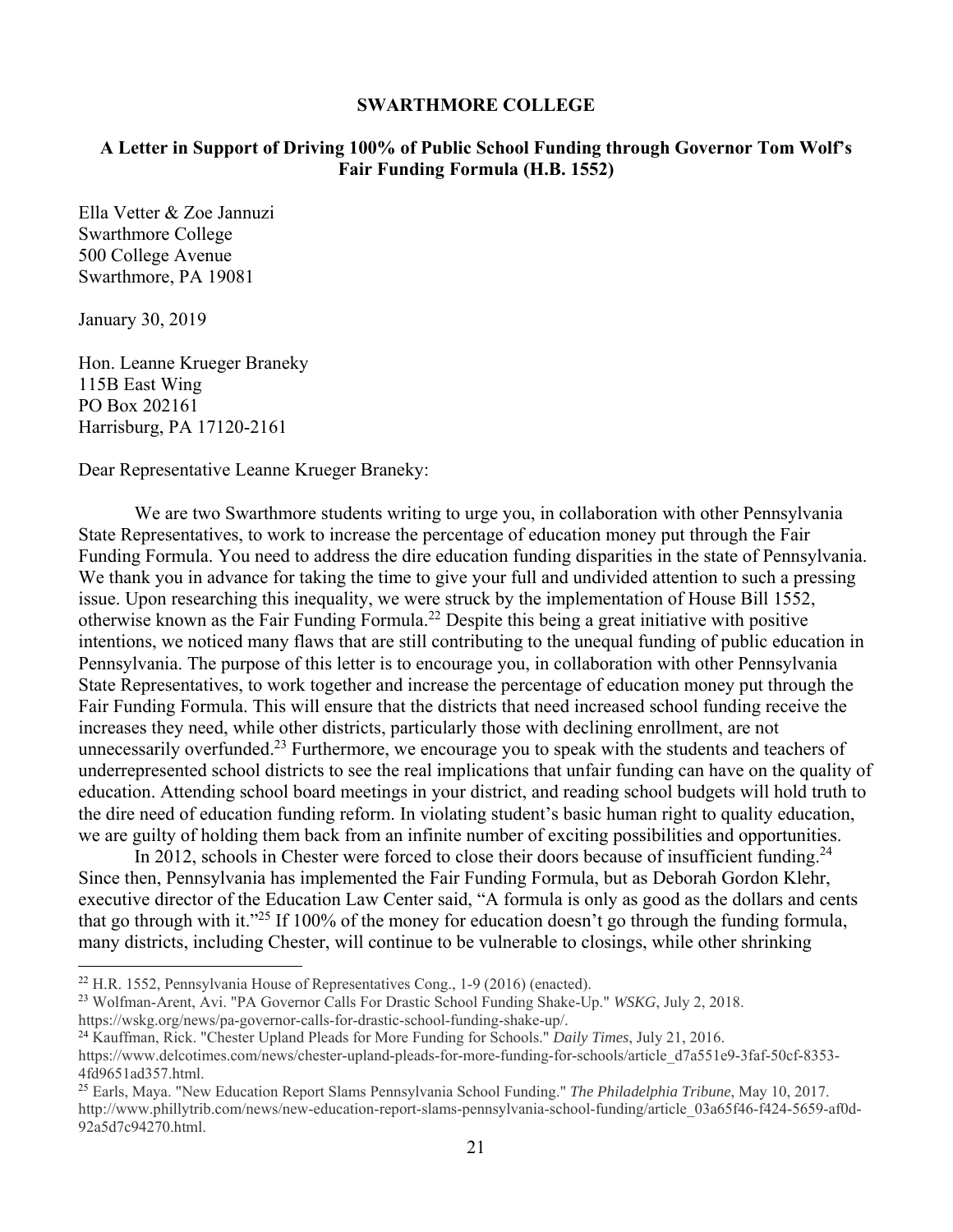districts will continue to receive more money than they deserve. According to a report by Equity First, an education advocacy group in Pennsylvania, 14 districts are underfunded by \$3,000 per student in basic and special education funding while 8 districts are overfunded by \$5,000 per student.<sup>26</sup> When schools are underfunded, the impact goes beyond the numbers. Teachers pay out of pocket for school supplies, arts and music programs are cut, special education goes underfunded, students with special needs are not identified, and the burden of funding schools falls on the taxpayers, something many of these districts cannot afford.27 On one end of the spectrum, we have South Side Area School District which is overfunded by \$7,666 per student, while our most underfunded school district is York City School District which is underfunded by \$6565 per student.<sup>28</sup> When we funnel all of the education budget money through the Fair Funding Formula, the schools with greater need will be given the funds they deserve, in particular schools with higher numbers of students in acute poverty will be given proportionally increased funding.

 Upon arriving at Swarthmore College, Ella had the opportunity to teach SAT preparation and College Choice curriculums in the Chester Upland School District through a non-profit called Let's Get Ready. This program is for high school students in under-resourced areas who have aspirations of attending college. During her first session, she had difficulty teaching the basic math curriculum due to the fact that her class of juniors did not know, or understand how to complete basic multiplication and division. Students who have a desire to better themselves and go to college have been, and continue to be, left victim to the inadequate quality of education available in the Chester Upland School District. Unequal state funding is to blame. Not only do these students have teachers who struggle to teach classes with little to no resources, but they also lack strong support systems that could help the students who come from very under-resourced environments thrive. Ella, as a student from Coatesville, a primarily underprivileged school district, has seen the negative impact this underfunding can have on the possibilities of success in one's education. Coming to a college that required a large majority of coursework to be done on a computer, she has experienced first-hand the adaptations students from under-resourced districts must make when there is inequality in opportunity due to underfunding of education. These experiences show us that by distributing access to quality education unequally, not only are we setting our future leaders up for failure, but we are indiscriminately allowing some students to flourish based only on the area in which they live.

We ask that you, as a Pennsylvania State Representative, address the much-needed action of increasing the percentage of money that is put through the Fair Funding Formula each school year until it reaches 100% in order to provide equal funding to all school districts across the state.

Thank you so much for taking the time to read our letter. We would love to receive a reply regarding your stance on this situation and any thoughts you have on reforming our education funding system. We appreciate having a representative that is so dedicated to ensuring equal access to a fair education in the state of Pennsylvania. We hope to be able to collaborate on this issue in the near future.

Sincerely,

 $\overline{a}$ 

Gabriella Vetter and Zoe Jannuzi Swarthmore College Class of 2022

https://www.mcall.com/opinion/white/blog/mc-opi-pennsylvania-liberal-plot-white-20180723-story.html.

<sup>&</sup>lt;sup>26</sup> Equity First. "Equity First Releases 2018 List of Most Underfunded School Districts." Equity First. April 16, 2018. http://supportequityfirst.org/384-2/.

<sup>27</sup> White, Bill. "Pennsylvania Fair Funding Formula Not a Liberal Plot." *The Morning Call*, July 23, 2018.

<sup>&</sup>lt;sup>28</sup> Equity First. "Equity First Releases 2018 List of Most Underfunded School Districts." Equity First. April 16, 2018. http://supportequityfirst.org/384-2/.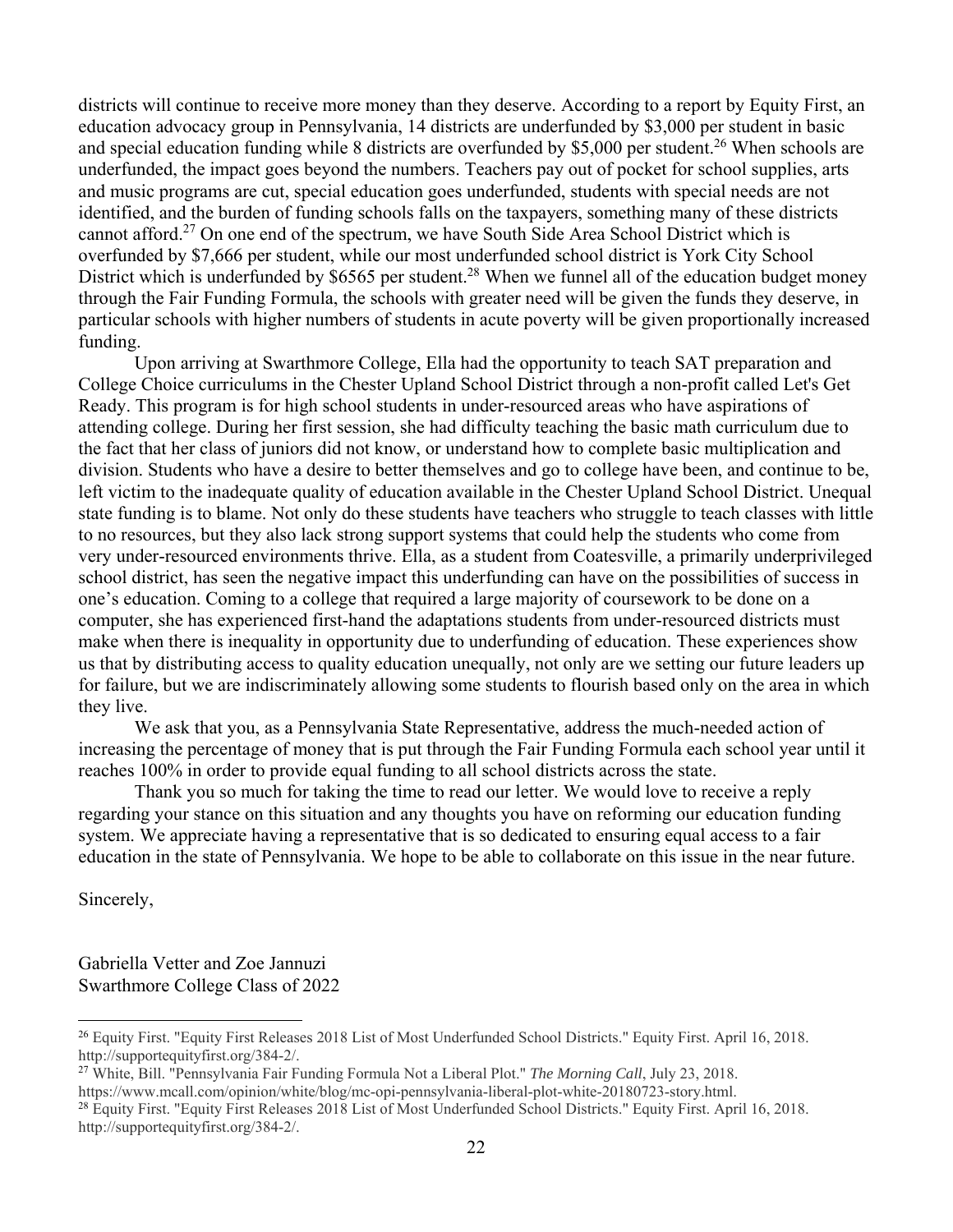#### **URSINUS COLLEGE**

#### **A Letter in Support of the HER Act (H.R. 671) to Address the Impact of the Global Gag Rule on the Delivery of International Health Care**

Date: February 3rd, 2019 From: Abigail Peabody (Pasadena, MD), Sophie Auerbach, and Samantha Hayslett

The Honorable Anthony Brown Anne Arundel Office 2666 Riva Road Suite 120 Annapolis, MD 21401

Dear Representative Brown,

We write to implore you, as a member of the U.S. House of Representatives, to co-sponsor the HER Act (H.R. 671). This bill was first brought up by Nita Lowey in 2017 to address the devastating impacts of the Global Gag Rule. The Global Gag Rule, formally known as the Mexico City Policy, is an executive order created by Ronald Reagan in 1984 that took away United States funding from world health organizations' family planning services if the doctors provided abortion to their patients, regardless of their respective country's laws on abortion [1]. The administrations since Reagan have made this policy extremely partisan -- every Republican president has reinstated it, while every Democratic president has repealed it [2]. However, Donald Trump has expanded the policy. The revised policy prohibits funding for any foreign NGO that provides abortions, counsels about abortion, or advocates for the liberalization of abortion laws (with any funds) for not only family planning services, but all services that a clinic provides. This change applies to all U.S. funding for global health (over \$8 billion), putting families in extreme danger as they are not able to access necessary care, including HIV/AIDS treatment and prevention, child nutrition services, malaria and zika prevention, global health security, family planning services, and much more [3].

The impacts of the loss of these services is more devastating than we would think. Marie Stopes International estimates that between 2017 - 2020, the loss of these services around the world could result in 6.5 million unintended pregnancies, 2.2 million abortions (2.1 million of them unsafe), and 21,700 maternal deaths. An example of the impact of the Global Gag Rule can be shown through Family Health Options Kenya (FHOK). FHOK will lose almost 60% of its donor funding by refusing to sign the GGR. This would result in critical staff members getting laid off and the closing of clinics around Kenya, many of which provide life saving services in rural communities [4]. These results can be paralleled in countries like Mozambique, Botswana, and Swaziland [5]. Melvine Ouyo, a Reproductive Health Nurse and Clinical Director of FHOK Kibera Clinic projects that hard earned progress in maternal mortality and preventing unintended pregnancies will be reversed. One patient at the Kibera clinic shared her story with Population Connection Action Fund. Mercy is a 19 year old single mother of a two year old girl and lives in the Kibera slum of Nairobi, Kenya. She uses family planning services provided by FHOK's Kibera Clinic. She told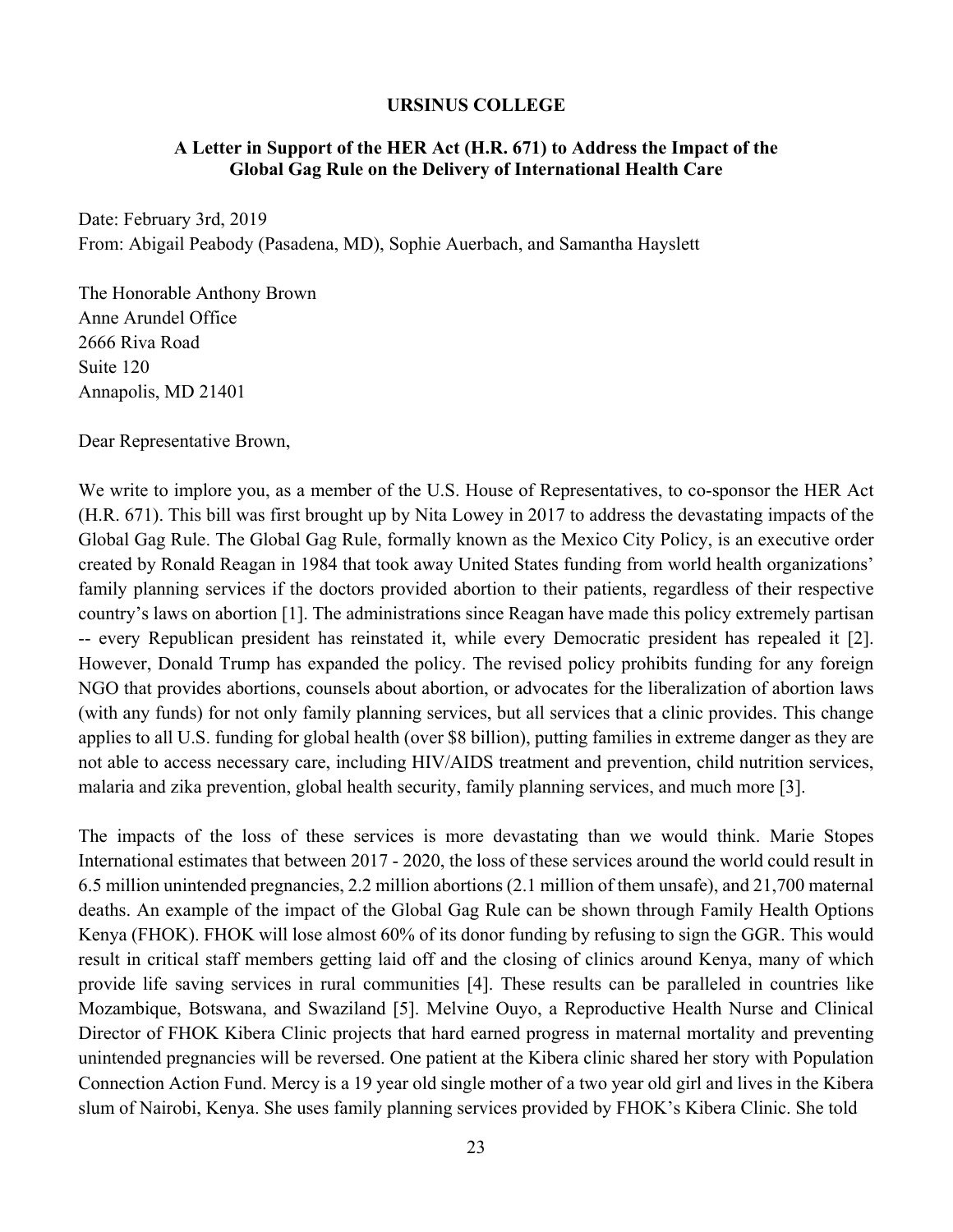PopConn, "'I use the implant. For five years. So by that time, my daughter will have grown a little bit… [In] five years, I will come again and I replace it. I don't want to have many children, and [struggle] with education [and] feeding them. I want to be a responsible mother in future. [I seek family planning services so] that my daughter can have the best. Not like me. And when she grows up, I will introduce her to family planning.'" [4] Under Trump's Global Gag Rule, Mercy and millions like her will lose her access to family planning, as well as other services provided by the clinic. As a primary funder of these organizations, and as someone who has the power to help fix this immense global health crisis, do you believe this is morally acceptable?

To combat the detrimental impacts of the Global Gag Rule, we urge you to co-sponsor the HER Act. The HER Act stands for Health, Empowerment, and Rights, and would block any administration going forward from reinstating the Global Gag Rule [6]. By signing this bill into law, there would be a consistent flow of money and care to clinics and families that need it most. With the start of the new House session, the HER Act needs to be reintroduced. The first sponsor of the bill, Representative Lowey, intends to re-propose the bill sometime in February. In order for the bill to make its way to the floor, it needs to move through the Foreign Affairs committee and their subcommittees. We push you to co-sponsor this bill in attempt to make that process smoother.

We hope you will take the appropriate actions to stand by the families that need our help. Thank you for your time.

Sincerely,

| Abigail Peabody    | Sophie Auerbach | Samantha Hayslett |
|--------------------|-----------------|-------------------|
| 1394 Hurlock Ln,   | Ursinus College | Ursinus College   |
| Pasadena MD, 21122 |                 |                   |

## **Footnotes**

**[1]**. What is the Global Gag Rule?. Retrieved February 03, 2019, from https://www.plannedparenthoodaction.org/communities/planned-parenthood-global/end-global-gag-rule **[2]**. History « PAI – Gag Rule. Retrieved February 03, 2019, from http://trumpglobalgagrule.pai.org/history/ **[3]**. The Mexico City Policy: An Explainer | The Henry J. Kaiser Family Foundation. Retrieved February 03, 2019, from https://www.kff.org/global-health-policy/fact-sheet/mexico-city-policy-explainer/ **[4]**. World Contraception Day 2018 - Population Connection Action Fund. Retrieved February 03, 2019, from https://www.populationconnectionaction.org/2018/09/26/world-contraception-day-2/ **[5]**. Edwards, S. (2018, January 19). One year on, full impact of 'global gag rule' begins to emerge. Retrieved February 03, 2019, from https://www.devex.com/news/sponsored/one-year-on-full-impact-ofglobal-gag-rule-begins-to-emerge-91902 **[6]**. Change Center for Health and Gender Equity. (2018, July). Global HER Act | U.S. Foreign Policy & Funding | The Issues | CHANGE. Retrieved February 03, 2019, from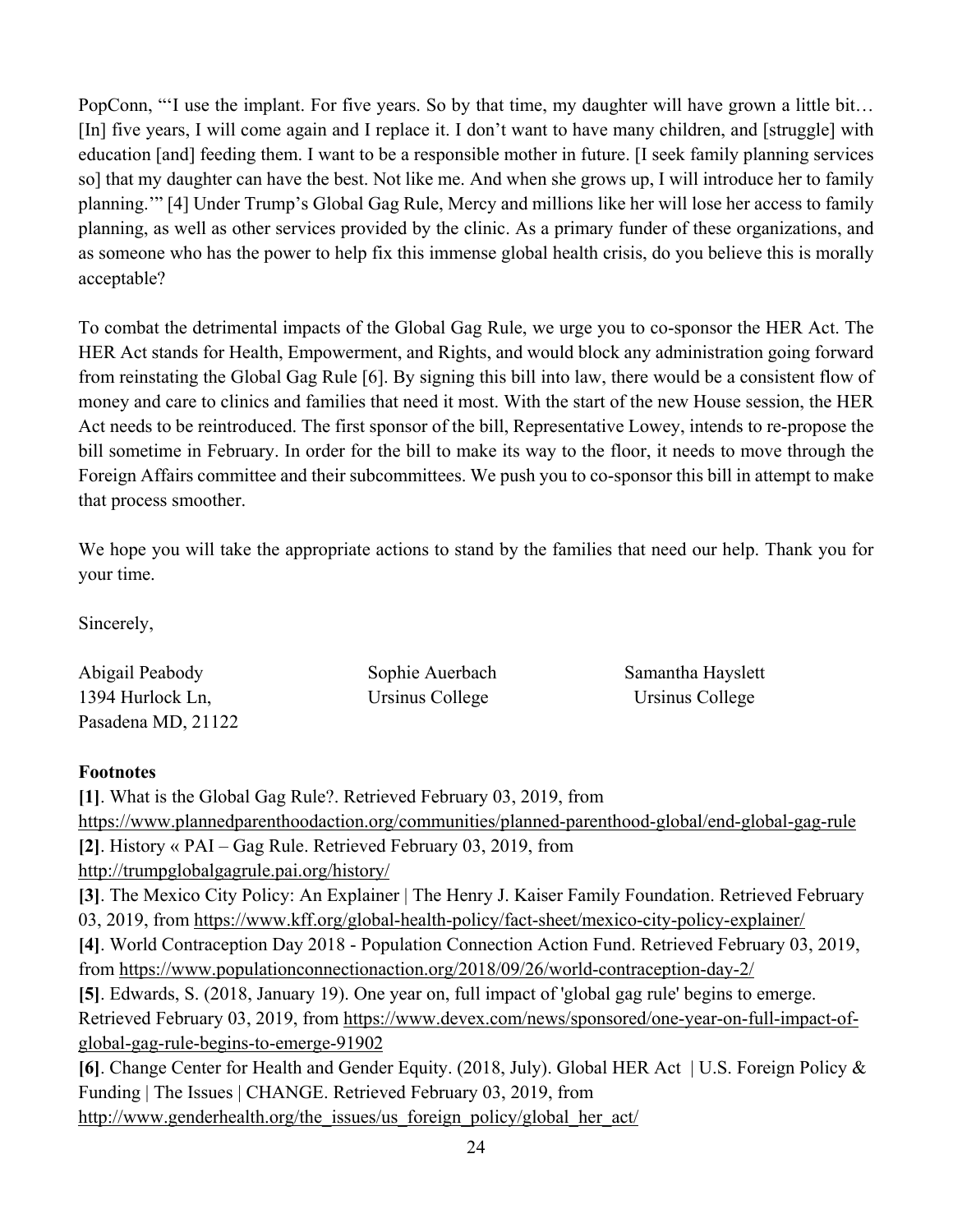#### **WHITMAN COLLEGE**

#### **A Letter to Introduce New Legislation to Prohibit Insurance Companies and Employers from Discriminating Against Workers Who Seek Compensation after an Injury, Based on Immigration Status**

Date: January 30th, 2019

From: Salma Anguiano & Ameliz Price-Dominguez 420 NE 7th St. Hermiston, OR 97838 Whitman College 280 Boyer Ave. Walla Walla, WA 99362

The Honorable Ron Wyden 221 Dirksen Senate Office Building Washington, DC, 20510

Dear Senator Wyden,

We write to urge you to introduce new legislation that prohibits insurance companies and employers from discriminating against workers seeking compensation after an injury, based on citizenship status. In 2018, Florida introduced Senate Bill 1568, which addresses this issue in the state of Florida. Unfortunately, the bill died in committee. Since workers compensation laws differ from state to state, workers in the US would benefit from a clear federal law that prohibits these discriminatory actions.

It is unlawful to hire undocumented immigrants in the United States, although many companies knowingly do so. According to the Migration Policy Institute, there are over seven million unauthorized workers employed in America (MPI). Travis Putnam Hill of the Texas Tribune asserts that this phenomenon occurs because, "Employers skirt culpability by accepting fake documents that they are not required to verify" (Hill). The conditions in which illegal immigrants work are very unsafe, and employers do not make an effort to protect their workers. Instead, employers benefit from cheap labor and workers suffer the consequences of these hazardous working conditions. According to a study conducted by University of Southern California, "... men ages 18-64 who are Latino Immigrants have the highest average workplace injury rate at 13.7 per 1,000 workers… other ethnicities have a rate of around 11 per 1,000 workers"(Gersema). Treacherous immigrant working conditions often lead to serious employee injuries, and rather than pay insurance fees through worker's compensation, companies save money by having their employees deported. President Donald Trump's executive order to remove all undocumented people who have, "engaged in fraud", makes it much easier for employers to deport their injured workers without fairly compensating them for their medical expenses by falsely claiming that they had no prior knowledge of their hirees' citizenship status. In an NPR and ProPublica review of the application of Trump's executive order in Florida's Insurance Fraud Unit, it was found that, "more than 99% of the workers arrested under the statute were Hispanic immigrants working with false papers" (Grabell). The disproportionate weaponization of Trump's executive order proves the legislation to be highly discriminatory against injured workers, who are often left to suffer in silence out of fear of deportation. This ploy to refuse workers their right to compensation in cases of workplace injury must be addressed,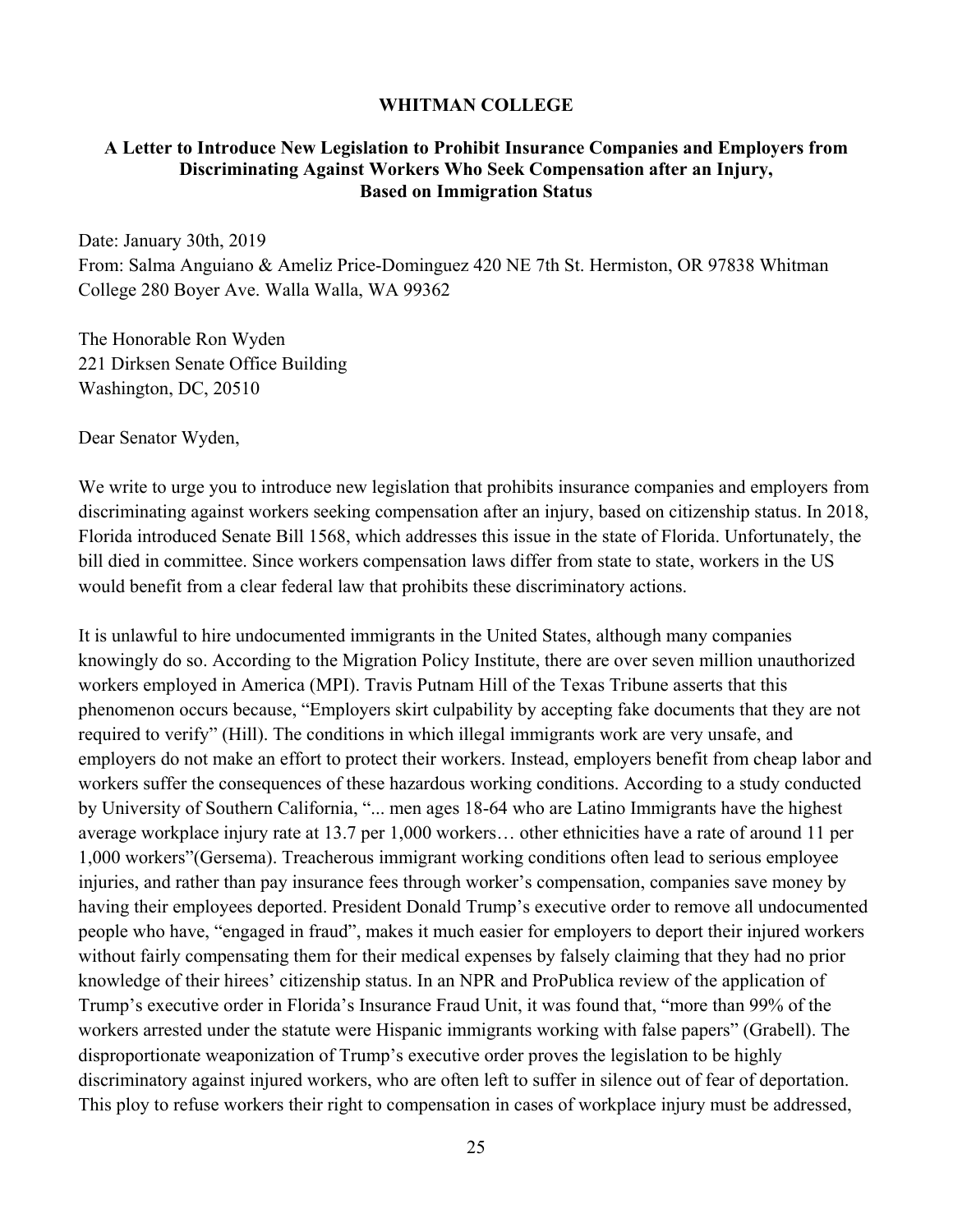and legislation in support of fair medical coverage is the only way to ensure these discriminatory practices cease.

Many companies who regularly hire undocumented individuals use their citizenship status as a method of denying rights to the workers they employ. This occurs because it is easier to disprove an employee's citizenship status rather than challenging the validity of their injuries. Employers actively hire illegal workers to assert legal control over their employees' potential worker compensation claims by using their citizenship status as a tool to keep them from vying for fair compensation. Some such cases are highlighted in an article published by NPR stating that insurance companies such as SouthEast, "...sign up these companies [employers] knowing full well that 95% of the employees are immigrant workers… only after an accident occurred do they determine they're going to do an investigation and check that social security number" (Grabell). The actions taken by insurance companies shed a light on the pointed intentions of both employers and their affiliates from the very beginning, Before an actual accident even takes place, these companies create systems which subject their employees to unfair injury compensation processes. David Michaels, a former head of the federal Occupational Safety Health Administration, comments that, "It's infuriating to think that when workers are hurt in the United States, they're essentially discarded… If employers know that workers are too afraid to apply for worker's compensation, what's the incentive to work safely?" (Grabell) There exists no incentive for these companies to create a sustainable work environment for workers that employers view as disposable labor. It is paramount that the humanity of these workers be maintained, and that legislation be put in place to protect all workers' right to medical treatment for injuries that occur on the job.

(Salma's speaks on her father's work injury) After returning home from work, my father sat down at the dinner table, and we began having our daily conversation. I could clearly see how tired he was after working a fourteen-hour shift. He proceeded to tell me that he didn't enjoy his new job, mentioning how the working conditions were unfavorable, and the pay was too little. He stressed to me, "Salma, make sure you continue to do well in school." During my father's third day on the job, he was injured in a car accident. The vehicle he was in was driven by his supervisor. The supervisor was speeding and driving recklessly with a van full of employees. After running a stop sign, a vehicle coming from the right side struck the van, where my father was located. The driver lost complete control and the van began to roll over. His actions had made it clear that his workers were seen as nothing more; than just cheap labor. When my father became quadriplegic, I had to make significant adjustments. After the accident occurred, my mother and I became his caretakers, a sacrifice made by both my parents as we now lacked the income from both sources. Before my father could return home, I had to take care of many preparations which included finding a doctor, creating an accessible home, and finding therapists. Items that should have been addressed by the insurance company were placed on my family, when we were still trying to comprehend what had just happened. My family of course, was afraid of confronting workers compensation, because they knew my father was an illegal immigrant. Despite having multiple doctor's referrals for medications, supplies, rehabilitation, and caregiving, they repeatedly told us they would only provide what they thought was "necessary." Due to their knowledge of my father's citizenship status, workers compensation discredited father's needs by only supplying the bare minimum and at times, nothing at all. I became a caregiver for my father while my mother worked. I learned to use special equipment to transfer my father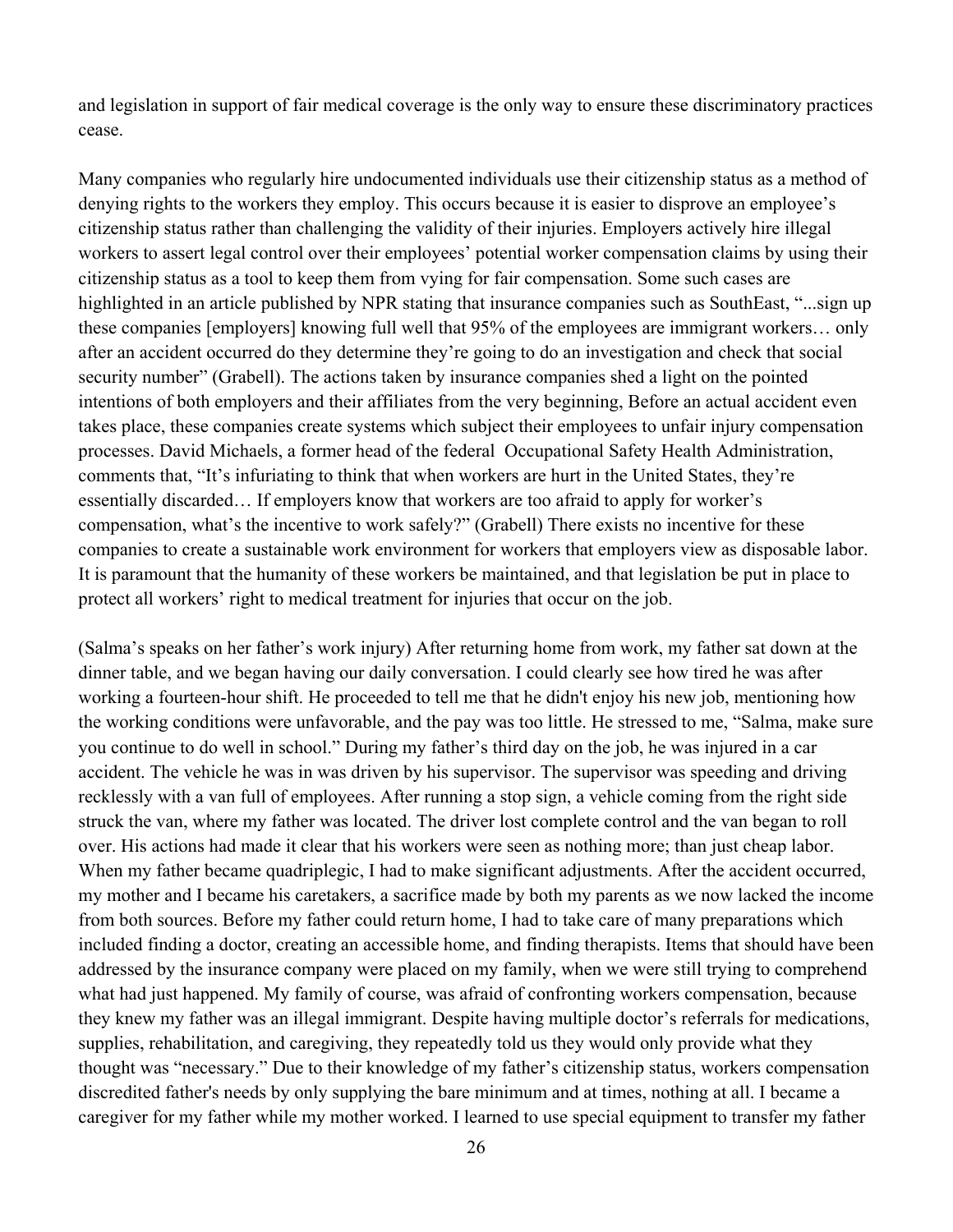into bed from his wheelchair. I also had to administer his medication and ensure that he was stable. My family was affected by this accident in many ways, but perhaps the hardest part was realizing that our lives could never be "normal" again. Although my father continues to receive workers compensation, there may be a day where something changes, and he is deported or further denied his rights.

Work injuries such as this can change a person's life drastically. These workers go out every day and do their jobs, we should encourage companies to create safe working conditions, so that accidents are avoided. Every worker deserves the right to be protected, regardless of whether or not they are a U.S. citizen. As a Senator who has supported immigrants throughout your career, we hope that we can count on your support to push this new legislation and bring awareness to this issue. We thank you for your time and we hope to hear back from you soon.

Sincerely,

Salma Anguiano & Ameliz Price-Dominguez

# **Citations**

Grabell, Michael, and Howard Berkes. "They Got Hurt At Work - Then They Got Deported." NPR, NPR, 16 Aug. 2017, www.npr.org/2017/08/16/543650270/they-got-hurt-at-work-then-they-got-deported.

Gersema, Emily. "Minorities, Latino Immigrants Face the Greatest Risk of Workplace Injuries." USC News, University of Southern California, 9 Feb. 2017, news.usc.edu/116138/minorities-latinoimmigrants-face-the-greatest-risk-of-workplace-injuries/.

Hill, Travis Putnam. "Big Employers No Strangers to Benefits of Cheap, Illegal Labor." The Texas Tribune, Texas Tribune, 19 Dec. 2016, www.texastribune.org/2016/12/19/big-name-businesses-exploitimmigrant-labor/.

"Profile of the Unauthorized Population - US." Migrationpolicy.org, Migration Policy, 1 Nov. 2018, www.migrationpolicy.org/data/unauthorized-immigrant-population/state/US.

Sanchez, Tatiana. "E-Verify Doesn't Prevent Many Companies from Hiring Undocumented Workers." The Mercury News, The Mercury News, 24 Jan. 2018, www.mercurynews.com/2018/01/20/e-verifydoesnt-prevent-many-companies-from-hiring-undocumented-workers/.

"The Florida Senate." Calendar for 5/3/2018 - The Florida Senate, Florida Senate , 1 Oct. 18AD, www.flsenate.gov/Session/Bill/2018/1568/ByVersion.